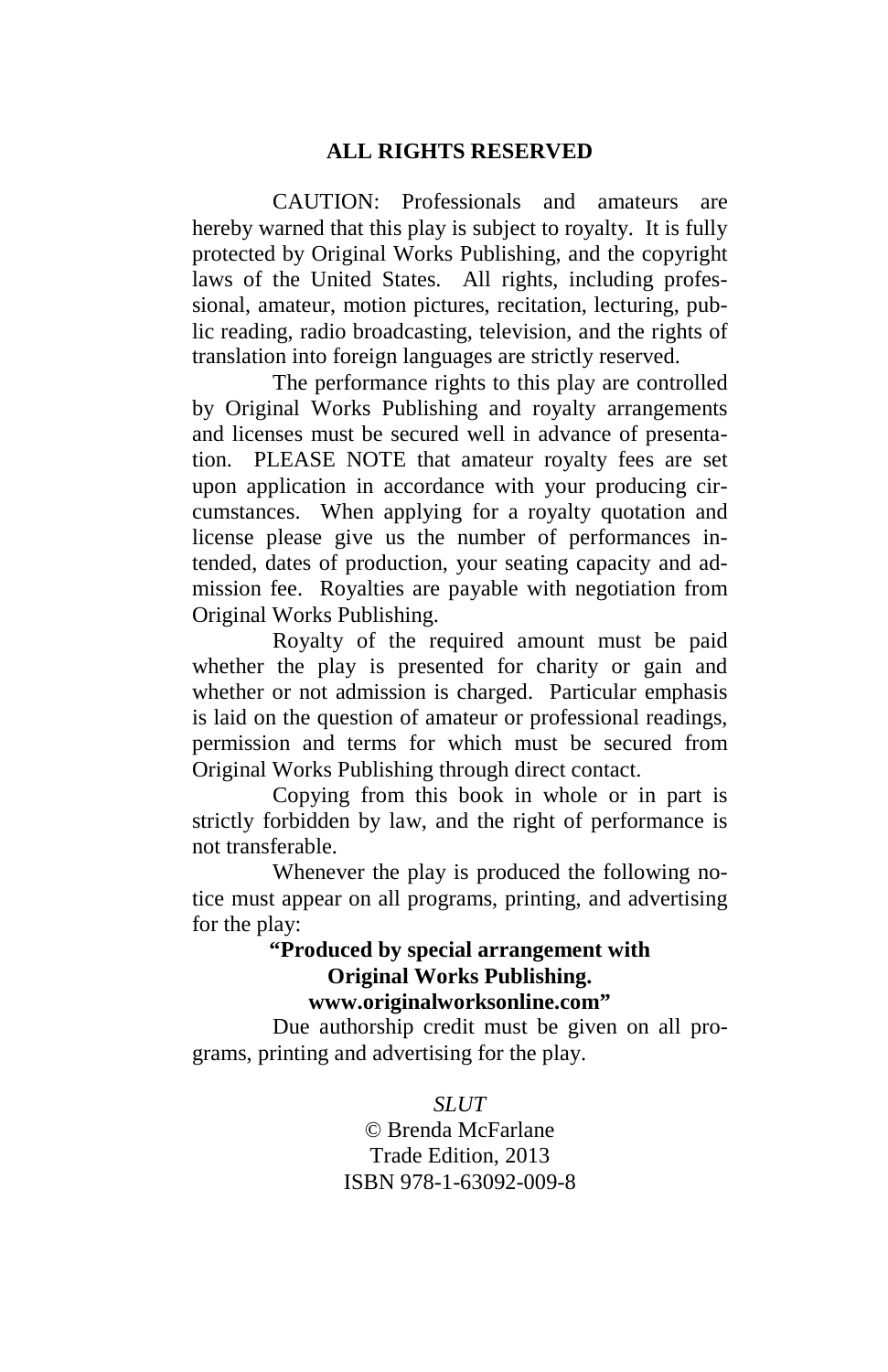## *Also Available From Original Works Publishing*



## **VCR Love by David Lawson**

**Synopsis:** A solo performance about the one thing everybody enjoys alone but never speaks of in mixed company: pornography. Using stories both personal and universal *VCR Love* explores, lampoons, questions and celebrates how contemporary technology has changed porn.

**Cast Size:** 1 Male

**"honest, charming, vulnerable." - Ed Malin (nytheater.com)**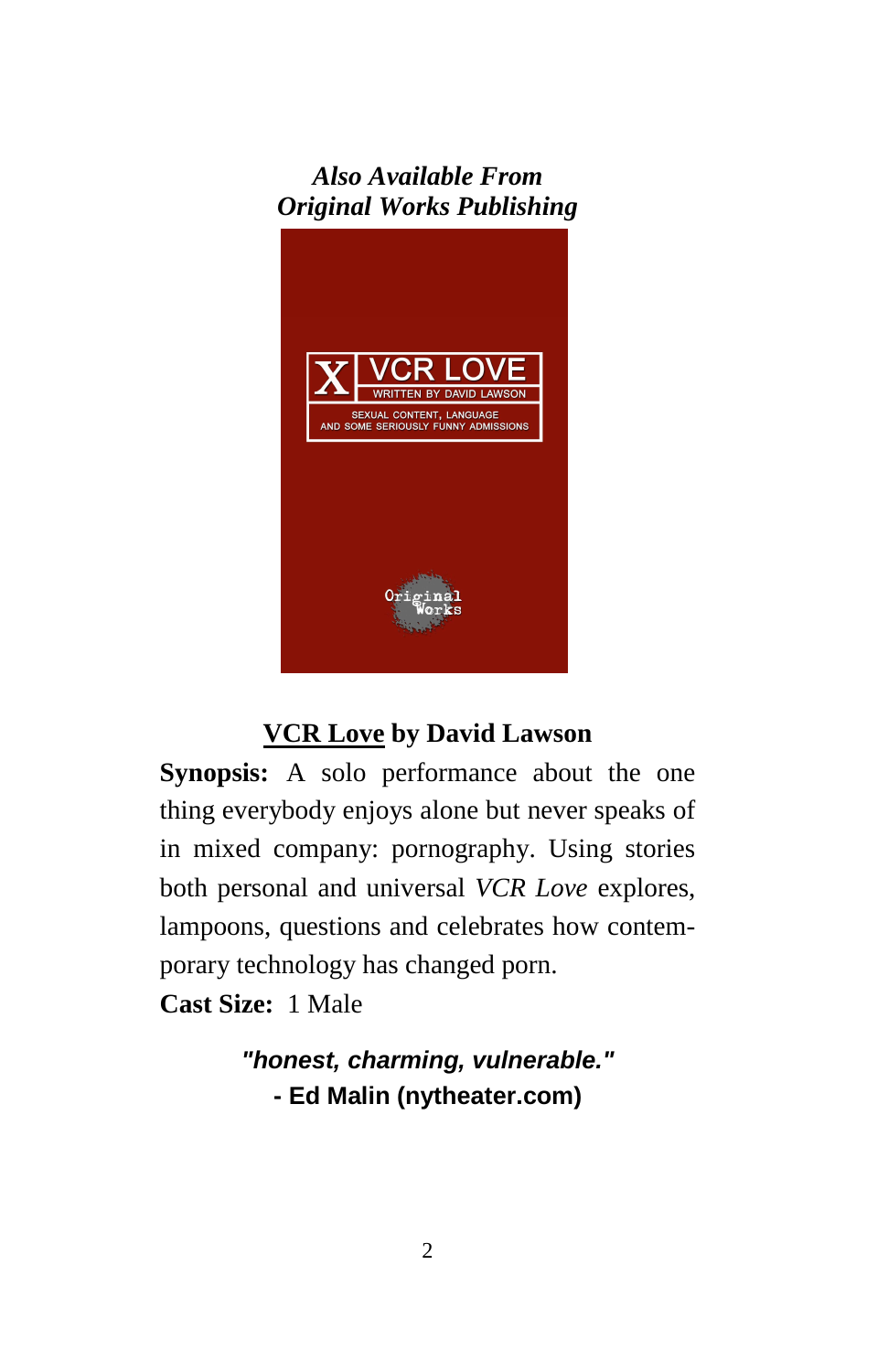

**A one woman play by Brenda McFarlane**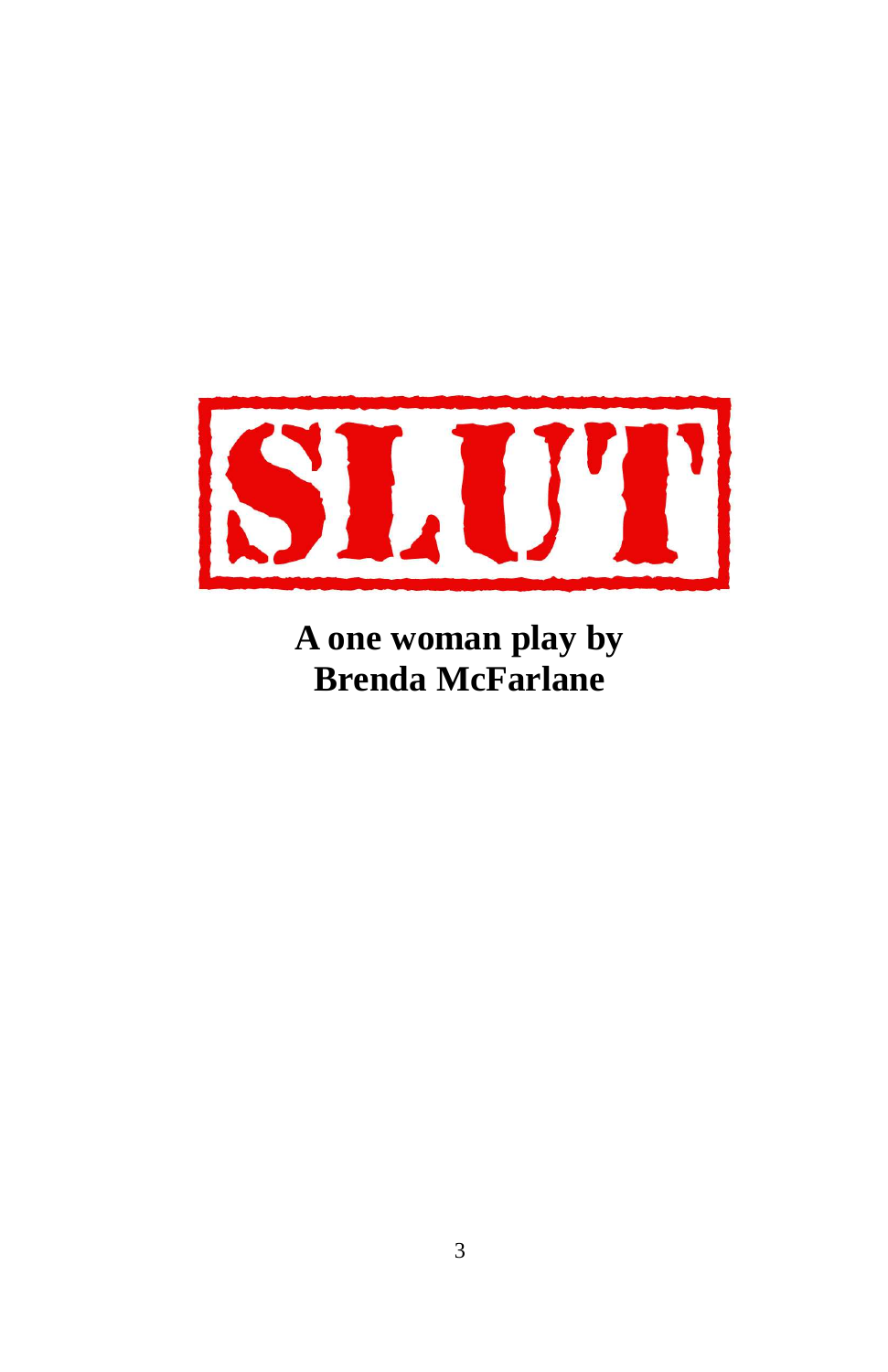*SLUT* was first produced at the 2000 Toronto Fringe Festival.

It was directed by the author and starred Heidi Weeks as Matilda.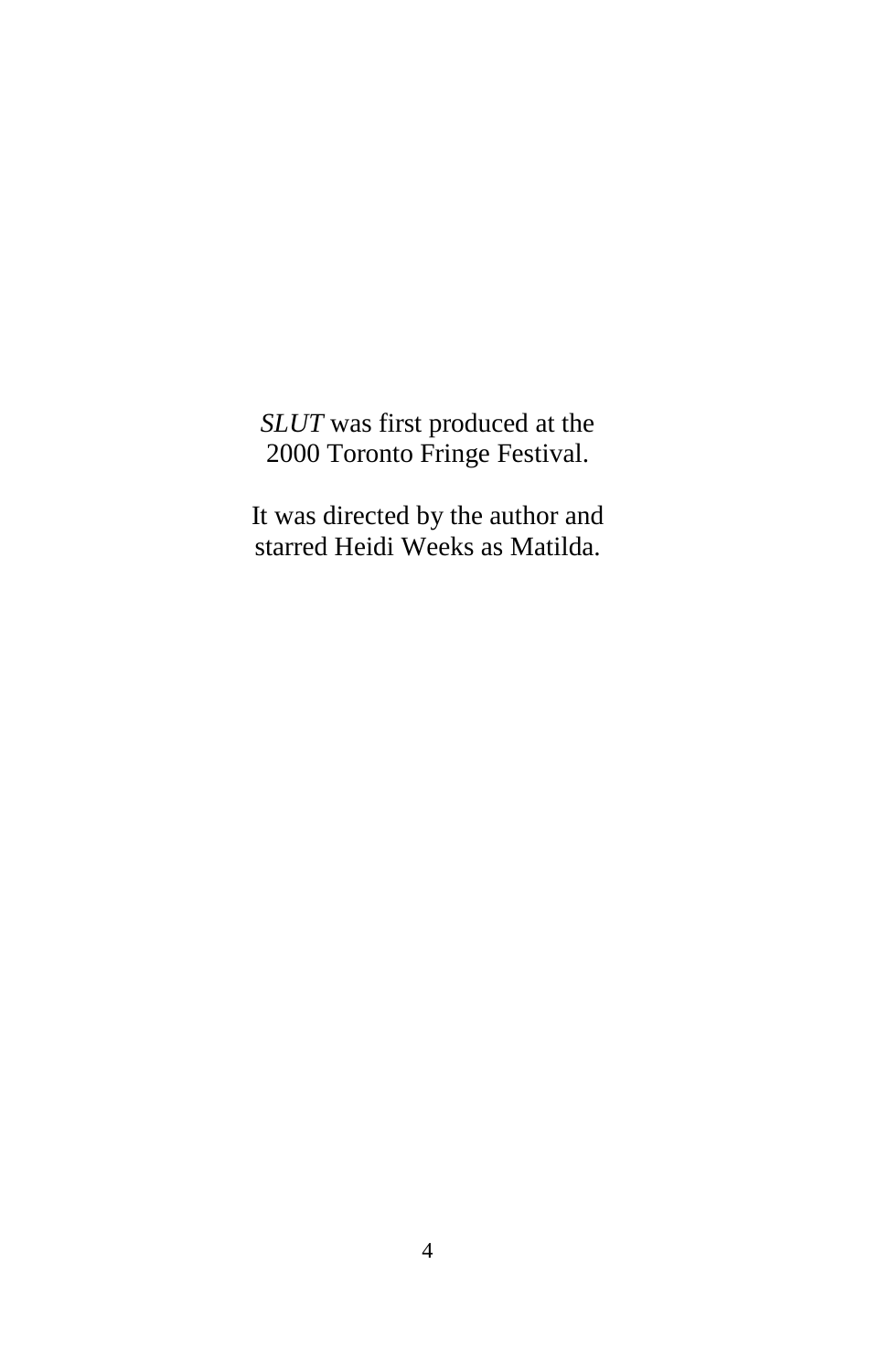#### **Scene 1 - IT'S ALL A MISTAKE**

On RISE:

 *(We see a single red chair. The shadow of a cell window falls across the floor.* 

 *House out. Spotlight center. Stage Manager walks on to stage.)* 

#### STAGE MANAGER

Good evening. I want to point out the fire exits which are here and here. Please take a moment to make sure all your cells, pagers, blackberries and other vibrating devices are off. Finally, please know that the play you are about to see is a work of fiction and none of the characters are based on real people. The opinions expressed, experiences related, and events that occur in no way reflect the actor, playwright or *(indicating self)* stage manager's views, morality, or sexual practices. Thank you and enjoy the show.

#### *(Woman wearing a short satin nightgown*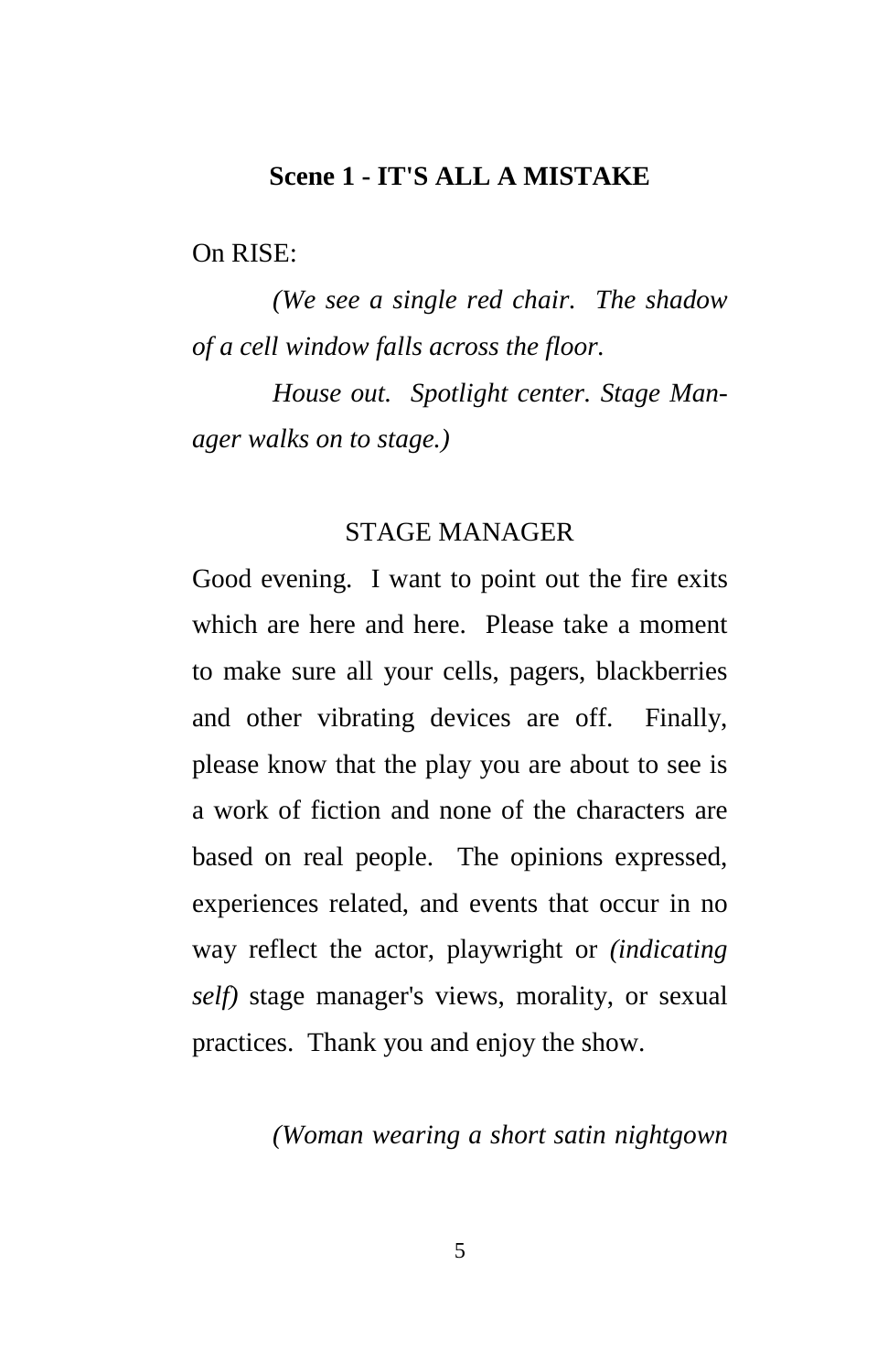*over black lingerie trimmed with pink feathers stumbles on, as if pushed. She holds a jailhouse placard.* 

 *She spots the audience, smiles weakly and finds an X on the floor. She holds up the placard, it has her name—Matilda J. McHartle—and an identification number on it. It's upside down.* 

 *She smiles for a police camera, frowns, looks down at the placard and turns it right side up, she glances at us.)* 

### MATILDA

 *(To us)* 

Just because I'm in jail doesn't mean I'm guilty of anything.

#### *(Gesturing)*

These people are having a difficult time understanding just how big a mistake they're making.

 *(Note: We never see or hear any of the characters Matilda sees or hears.)* 

 *(Addressing a police photographer in front of her)*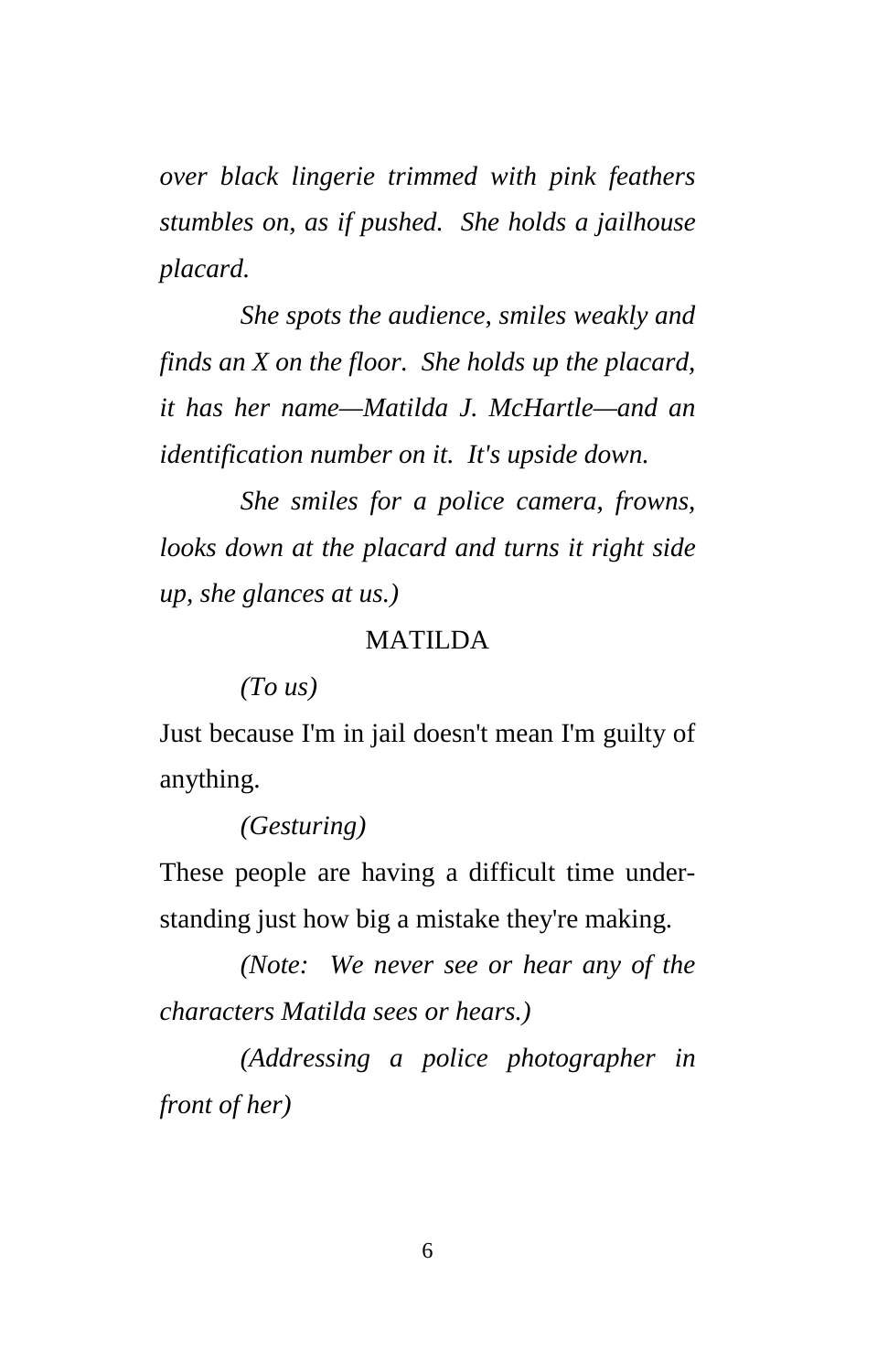Excuse me? You know, you're not going to need mugshots. If you give me a minute I can explain—

> *(Bright flash.) (Wincing)*

Oww!

 *(Apparently the police photographer asks her to turn left.)* 

 *(To photographer)* 

What? My left or your left? This side is better—

 *(She listens to the police photographer's instructions.)* 

My left? Sure.

 *(She turns and poses in profile.) (Bright flash.) (To us)* 

Really. This is all a mistake.

 *(Matilda reacts as someone from a different direction calls for her.)* 

Sorry? Oh, fingerprints. Of course.

 *(To us)* 

Would you excuse me? I'm just going to get my fingerprints taken.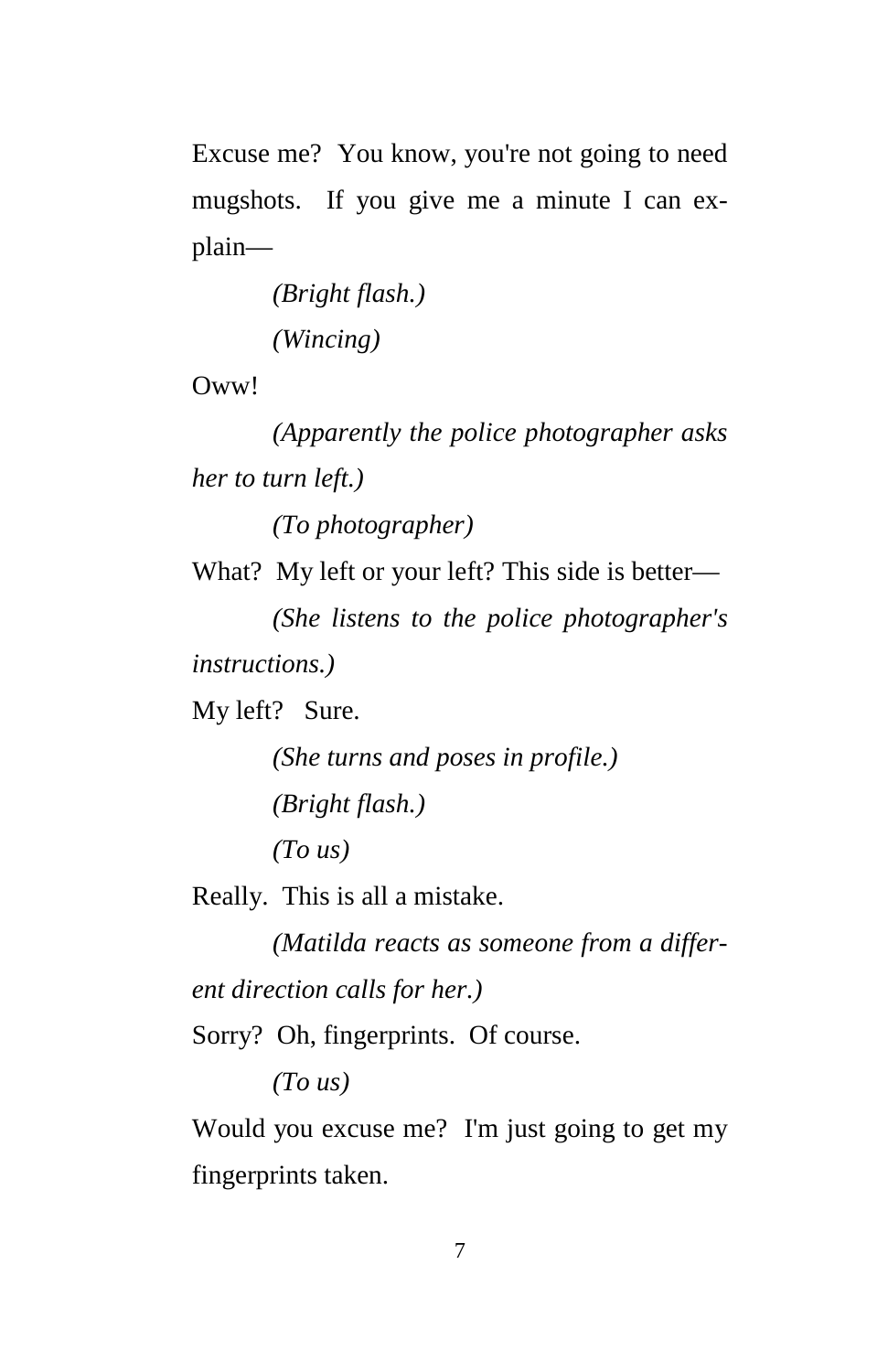*(She heads off stage, sticks her head back out and says—)* 

This is my first time being arrested. I'm really keeping it together, don't you think?

 *(Matilda disappears off stage to get her fingerprints taken.)* 

 *(From off stage)* 

Apologies will be issued. A law suit is impending.

 *(Matilda returns to the stage, wiping her fingers.)* 

The compensation deal I'm going to get will be huge.

 *(She is asked a question.)* 

My phone call? Oh, no. I don't need a telephone call. Thanks.

 *(To us)* 

I'm not planning on letting anyone know about this.

 *(Someone asks her another question.)* 

Lawyer? Oh, I don't need a lawyer.

 *(Proudly)*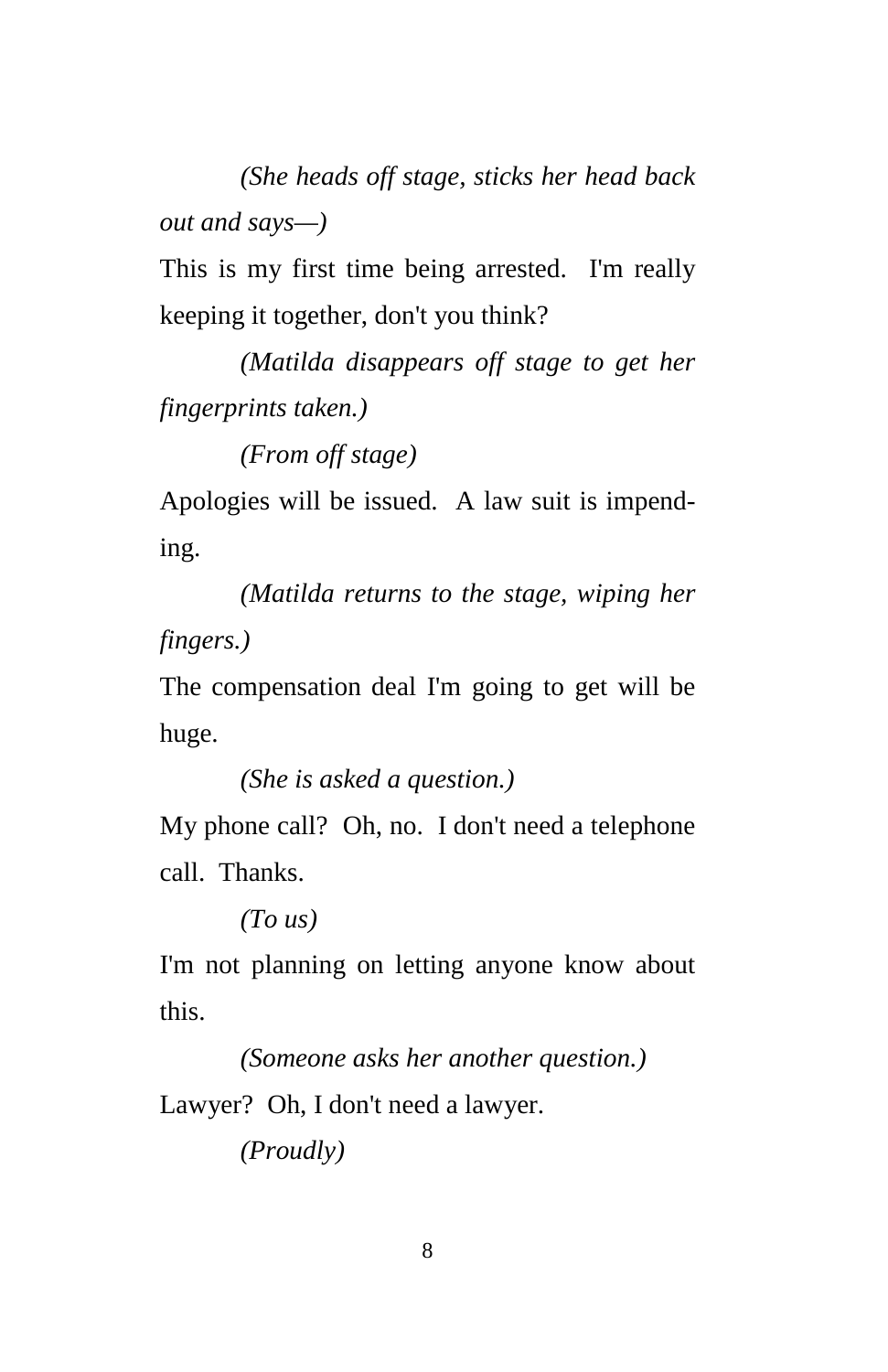I don't even know any lawyers.

 *(To us)* 

Well, except Fred, my sister's husband.

 *(The person tells her something.)*  Fine, a public defender would be great. Swell.  *(To us)* 

I'm the victim of a vengeful plot. See, there's this senior citizens' building next door to me and—

 *(Something the person just said to her must be sinking in because, alarmed, she turns back to the person.)* 

Wait. In the morning? What the hell do you mean "in the morning"? I have to stay here?

 *(Listens to the answer.)* 

Oh, right, bail. I hadn't thought of bail.

 *(Beat)* 

Do you take Visa?

 *(Listens to the answer.)* 

I see.

 *(Very sweet)* 

Um, can I make that phone call now?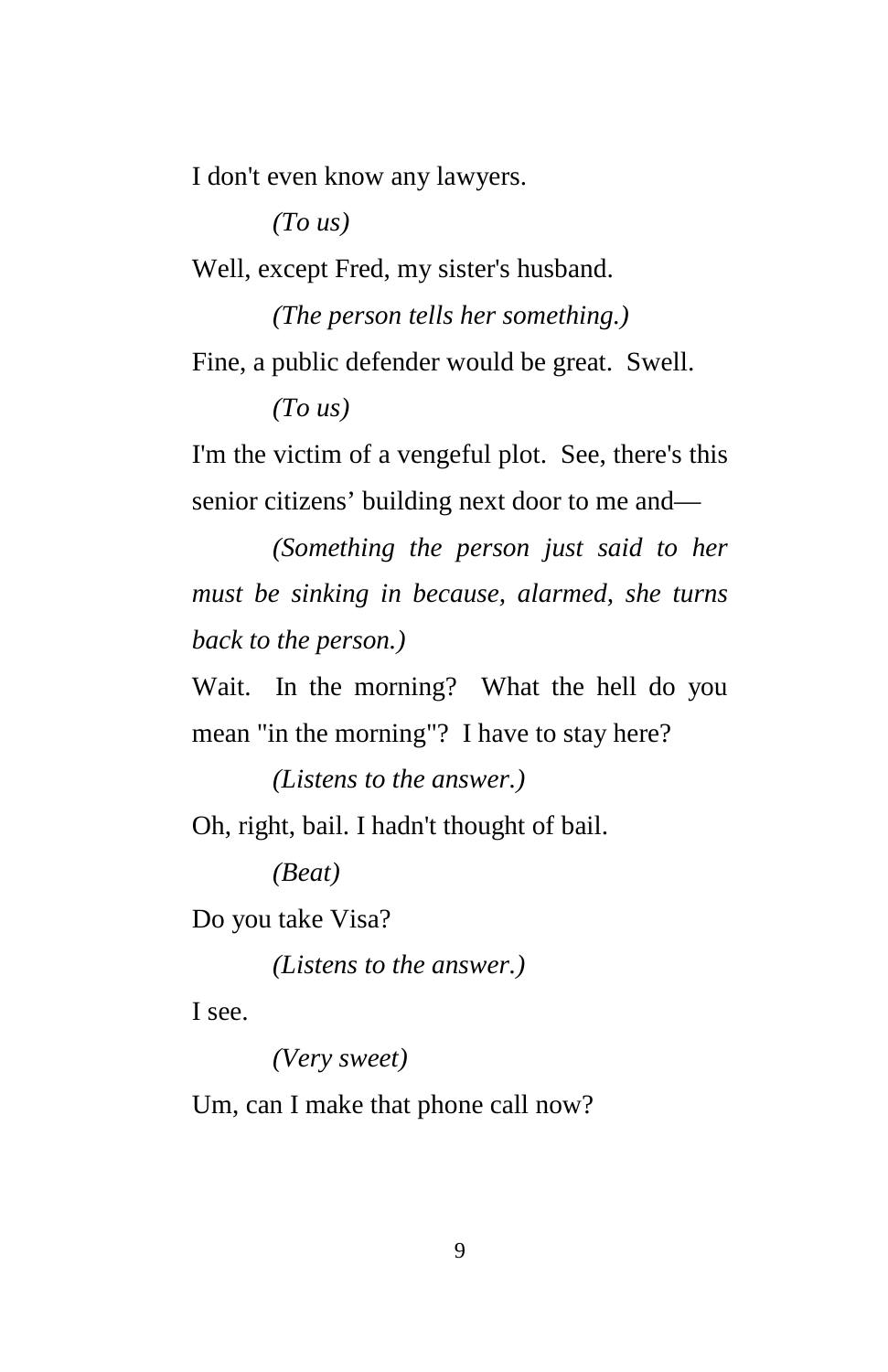#### **Scene 2 - MAKING THE CALL**

 *(Matilda slinks to a corner. She holds a telephone receiver to her ear.)* 

#### MATILDA

 *(Into the phone)* 

Yes, Vicki, jail. So, I guess that means I need Fred's help.

 *(Vicki asks a question.)* 

 *(Into phone)* 

Do we have to go into this now?

 *(Vicki responds.)* 

 *(Into phone)* 

All right. I'm in jail for—

 *(Matilda looks at us and turns away, hid-*

*ing.)* 

 *(Whispering into the phone.)* 

—running a common bawdy house.

 *(Vicki must not be able to hear her because…)* 

 *(a little bit louder)* 

For running a common bawdy house.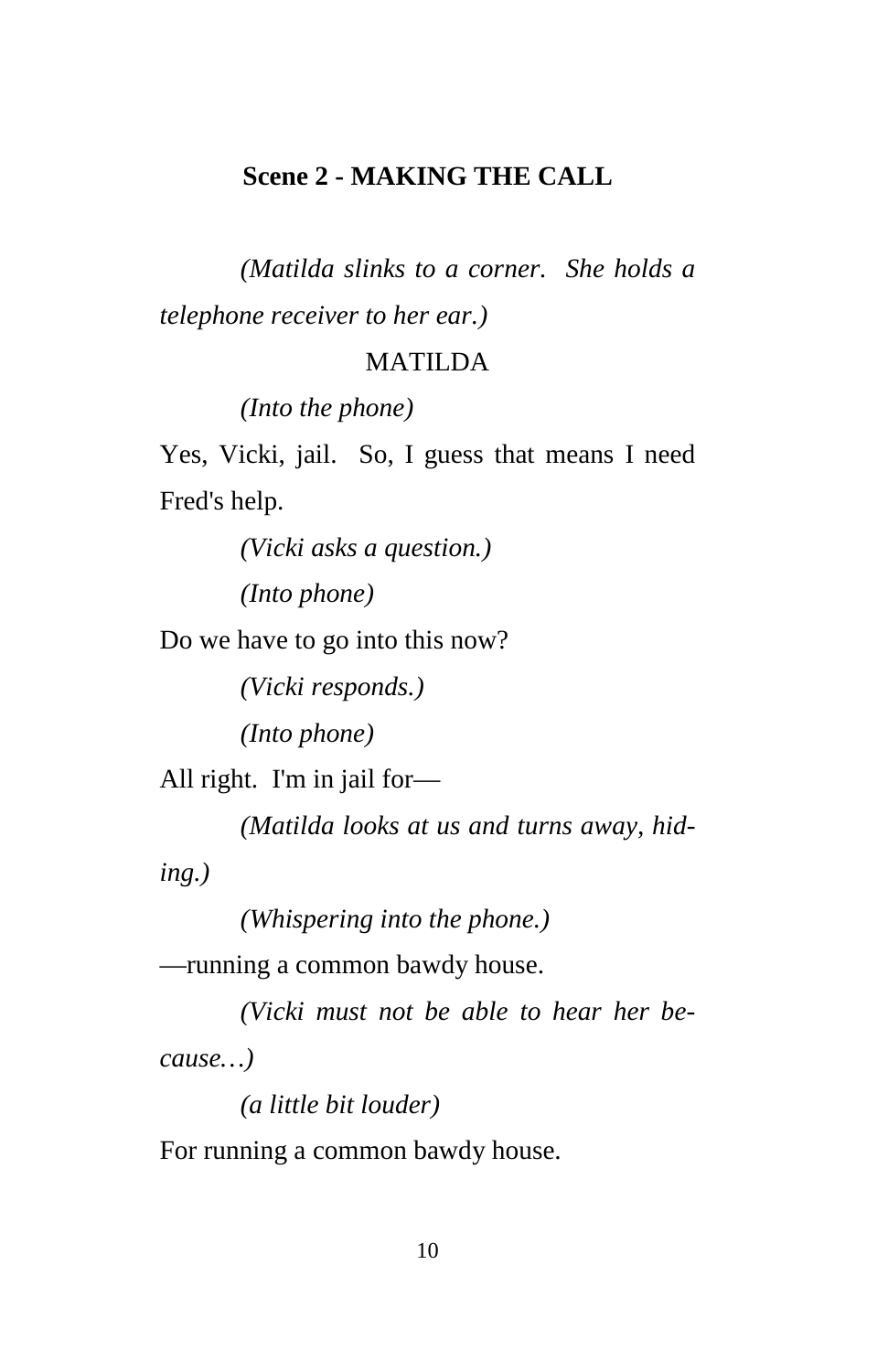*(Vicki still can't quite make out what Matilda is saying.) (Louder still)* 

For running a common BAW-DY house.

 *(Her sister finally hears the words.) (Yelling into phone)* 

YES! BAWDY HOUSE! RIGHT!

 *(Matilda turns to us, realizing we have heard what she said.)* 

 *(Giving us a pained smile.)* 

 *(Vicki asks a question.)* 

A house of ill repute? A whorehouse? A BROTHEL? Yes. That's correct.

 *(Vicki asks her a question.)* 

No! I haven't been... What do you... I would hang up on you if I could but I can't because I only get one call and I called you because you're my sister, and because, for once, your lawyer husband is going to be useful.

 *(Listening to Vicki say something.)*  I understand he is an immigration lawyer, Vicki,

but he must know something about the law.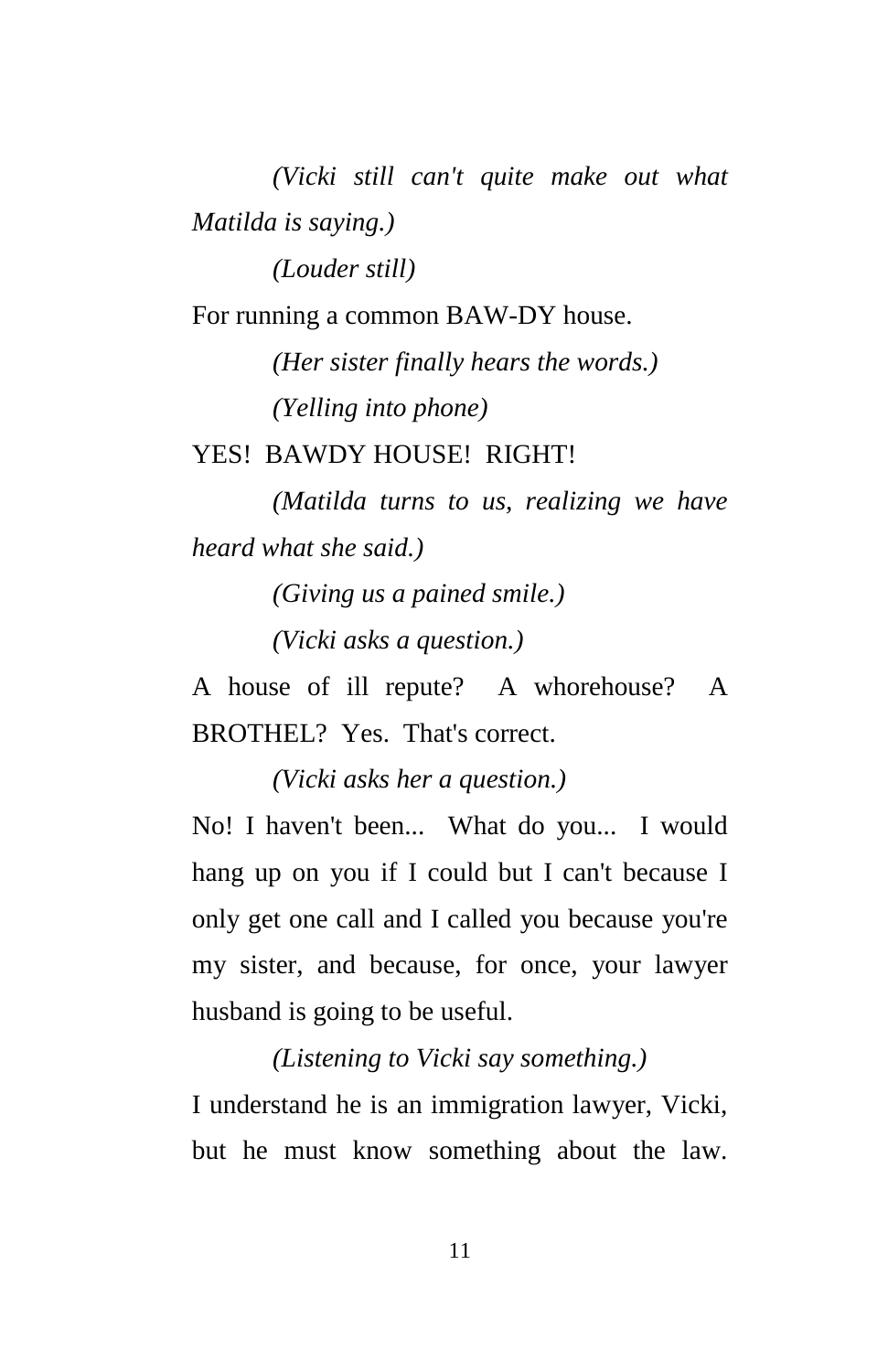What do they teach in law school if not the law?

 *(Listening to Vicki's response.)* 

Yes, tonight.

 *(Listening to Vicki.)* 

A baby-sitter? Uh huh.

 *(Beat)* 

I'd offer but I'm tied up at the moment.

 *(Listening.) (Urgent)* 

NO! Don't call Mom! If you call Mom, you'll have to tell her why she has to come over in the middle of the night. And you'll have to say because I'm in jail, and the next logical question will be, "What is Matilda in jail for?" And then you'll have to tell her! Which would put a strain

on my relationship with Mom, don't you think, Vick?

 *(Matilda looks at us to share her exasperation.)*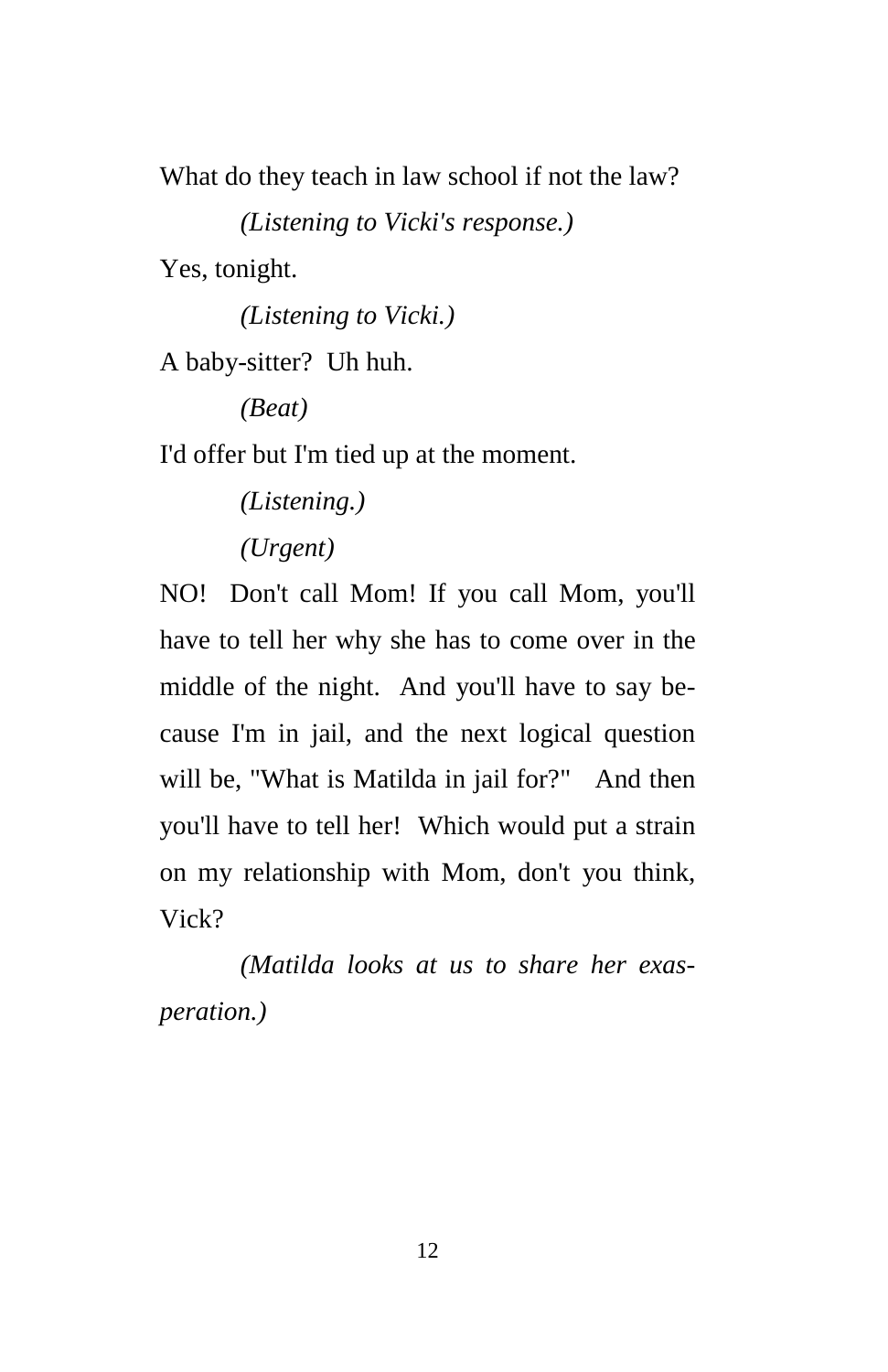#### **Scene 3 – BUT I'M AN ACCOUNTANT!**

 *(Lights change suggesting a jail cell.) (Matilda reluctantly enters.)* 

#### MATILDA

They put me in a holding cell with a bunch of women who look like hookers to me.

 *(She sits down.)* 

Oh, right. They think I'm one too.

 *(She laughs, trying to get us to laugh with her.)* 

Me, a hooker. What a laugh!

 *(Realizing that she may look like a hooker.)* 

 *(A bit defensive)* 

The outfit is unfortunate but I'm not a prostitute. I'm an accountant. Really. I even own glasses and flat black shoes. But they didn't notice those during the search, did they?

Okay. The truth is, maybe, maybe I'm a bit of a... a bit of a sl...

 *(She can't say "slut")* 

Maybe I've been a bit tramp—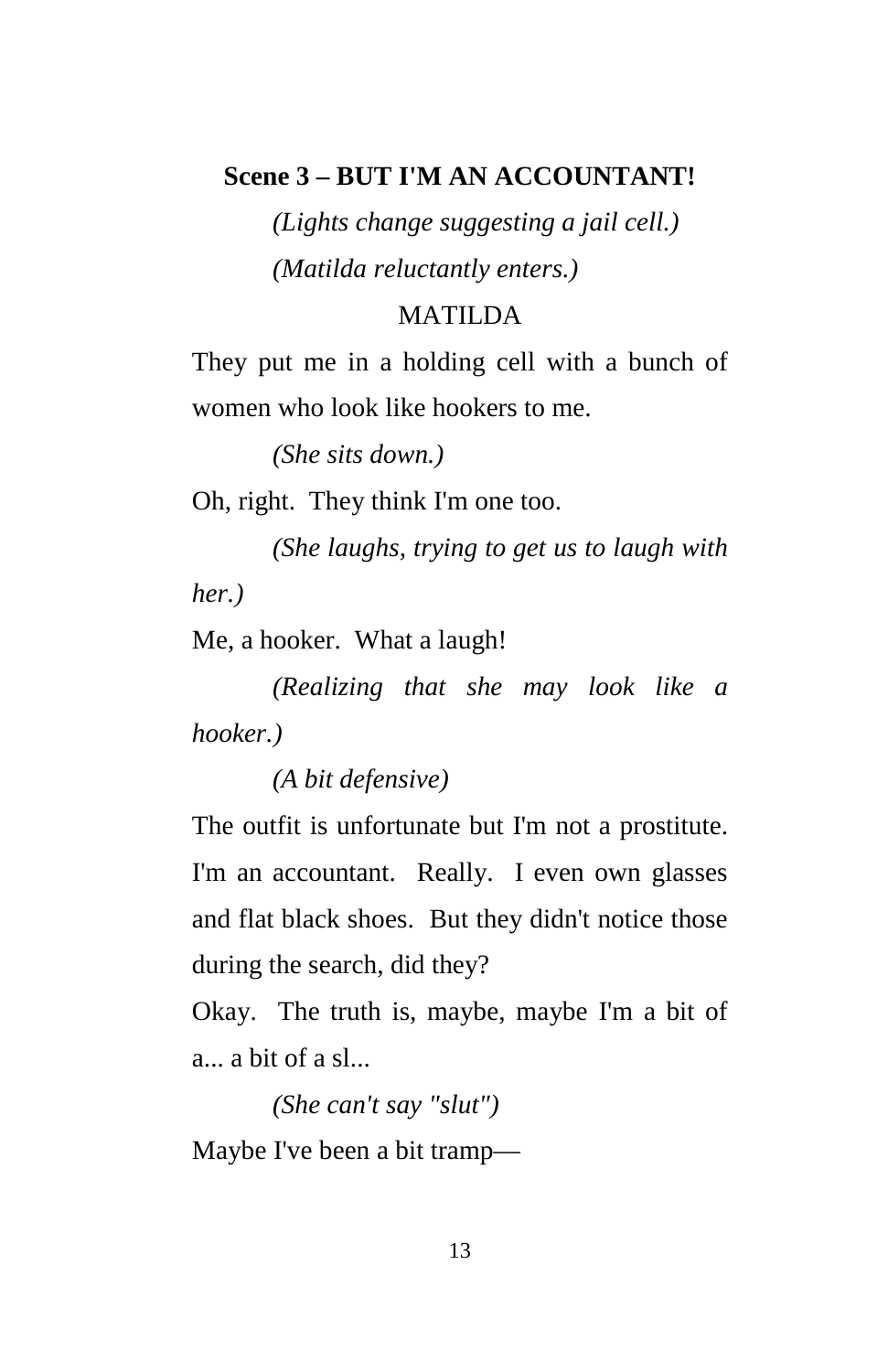## *(She can't say "trampy")*

Er... maybe I... ah... get around just a bit more than every woman I know but that is not illegal. I mean, what's wrong with these people? Don't they watch TV? If they want to arrest somebody they should start with the TV people, sex this and sex that and special victims' sex unit. They're the ones selling sex to kids like it's Pokémon. And yet they arrest me and I personally don't think anyone under 21 should even have sex! Well, I know I shouldn't have.

 *(Proudly)* 

Anyway, I've even been married. I've been a married woman.

#### *(Beat)*

Although, why I think that should win me any respect I don't know. The marriage was...

 *(Searching for the perfect word to describe her marriage)* 

Bad. Yes. Very, very, very bad. But I'm not bitter.

I have forgiven him for telling me I was unattractive and bad in bed. Anyway, I'm just having fun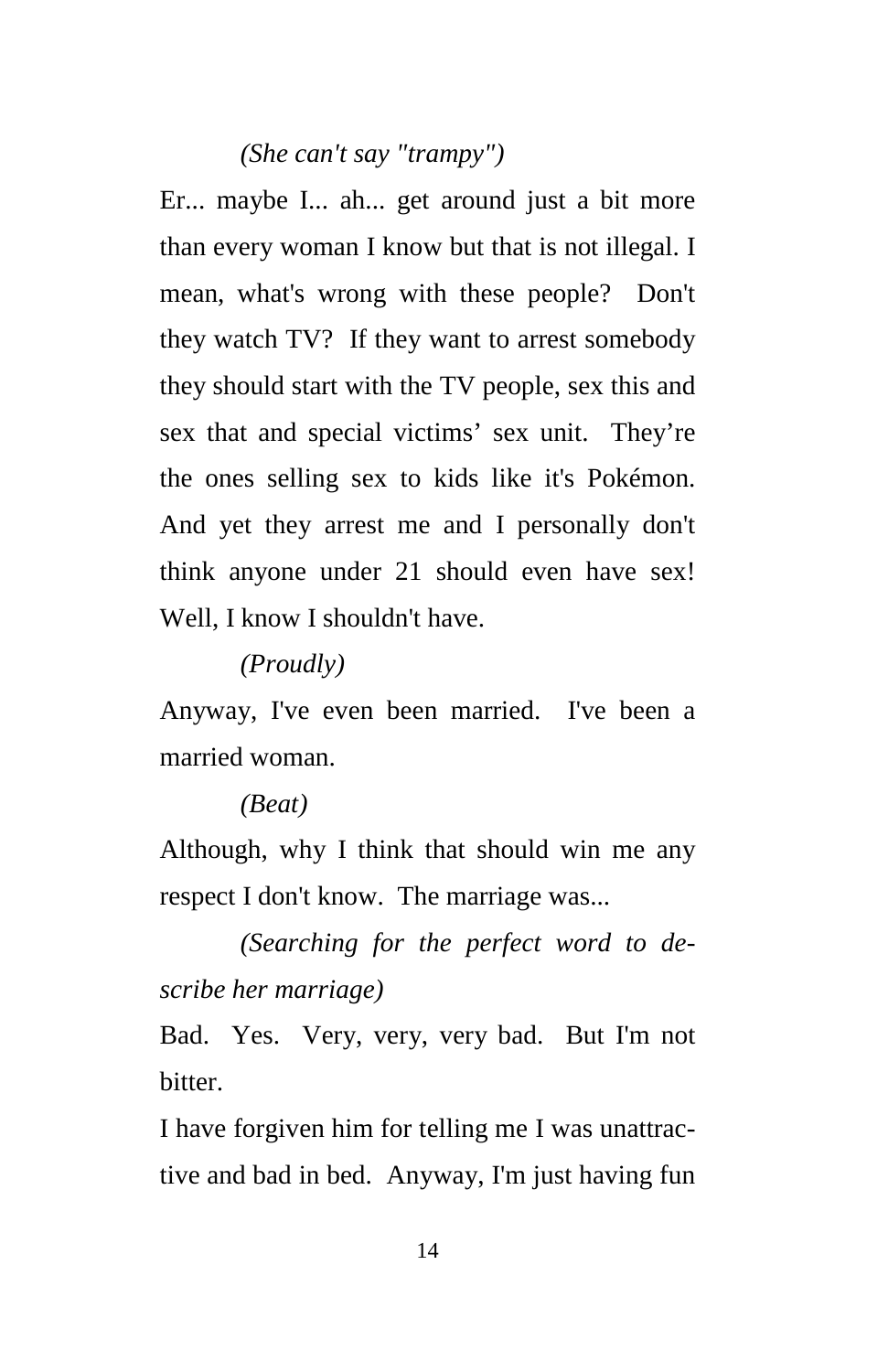being single. A lot of fun. Is that a crime?

 *(Glancing around at where she is)*  Apparently it is. Apparently it is a crime.

 *(She's interrupted by the introduction of a woman entering the jail cell.)* 

They bring in this classy woman. Chanel suit, Manolo Blahnick shoes, Armani spectacles. She's had her hair done in the last 24 hours, I can tell.

## *(Referring to the woman)*

She sits next to me. I try to imagine what she's in for. Fraud? Poisoning her rich husband. Shooting a philandering boyfriend?

 *(As Classy Woman)* 

"Who are you with?"

 *(As herself to us)* 

She asks me.

 *(As herself to Classy Woman)* 

What? With?

 *(As Classy Woman)* 

"Your agency? Or do you work the street?"

 *(As herself)* 

No. This is all just a mistake.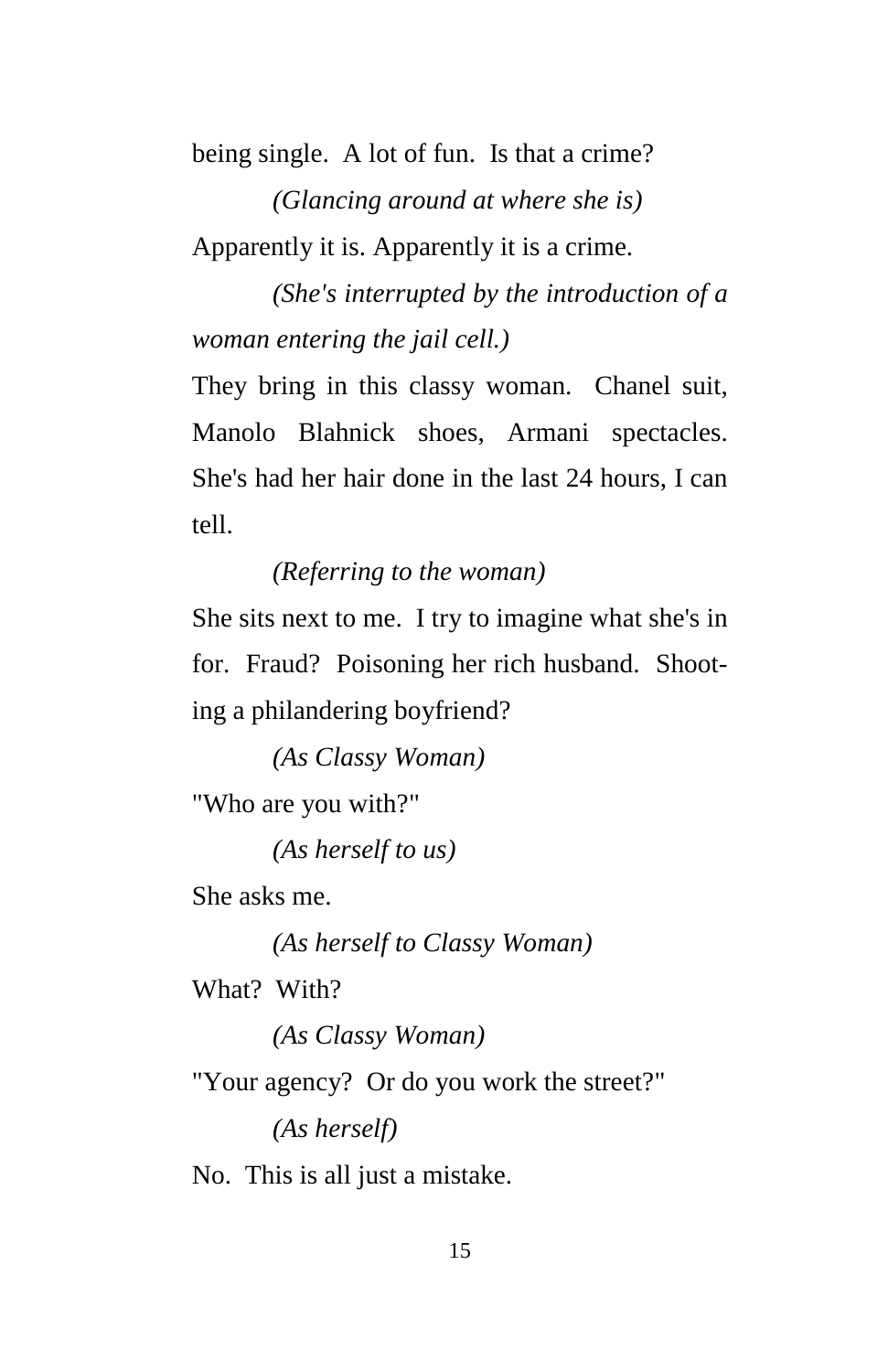*(As Classy Woman)*  "Oh, well, it usually is."  *(As herself)*  No. I mean, I'm not a prostitute.  *(Beat.) (As herself)*  What are you in for?  *(As Classy Woman)*  "Oh, I'm a call girl, of course."  *(As herself)*  A call girl? Really? That's nice, er, interesting. I'm an accountant.

 *(Small beat)* 

I bet your job's better than my job. Pays better I bet. But would you listen to me? Rambling on like I know something about anything when I have no idea what it could be like.

 *(Small beat)* 

What is it like?

 *(As Classy Woman, she thinks then responds)* 

"Powerful. That's the good part. It pays. It's a service. A necessary service."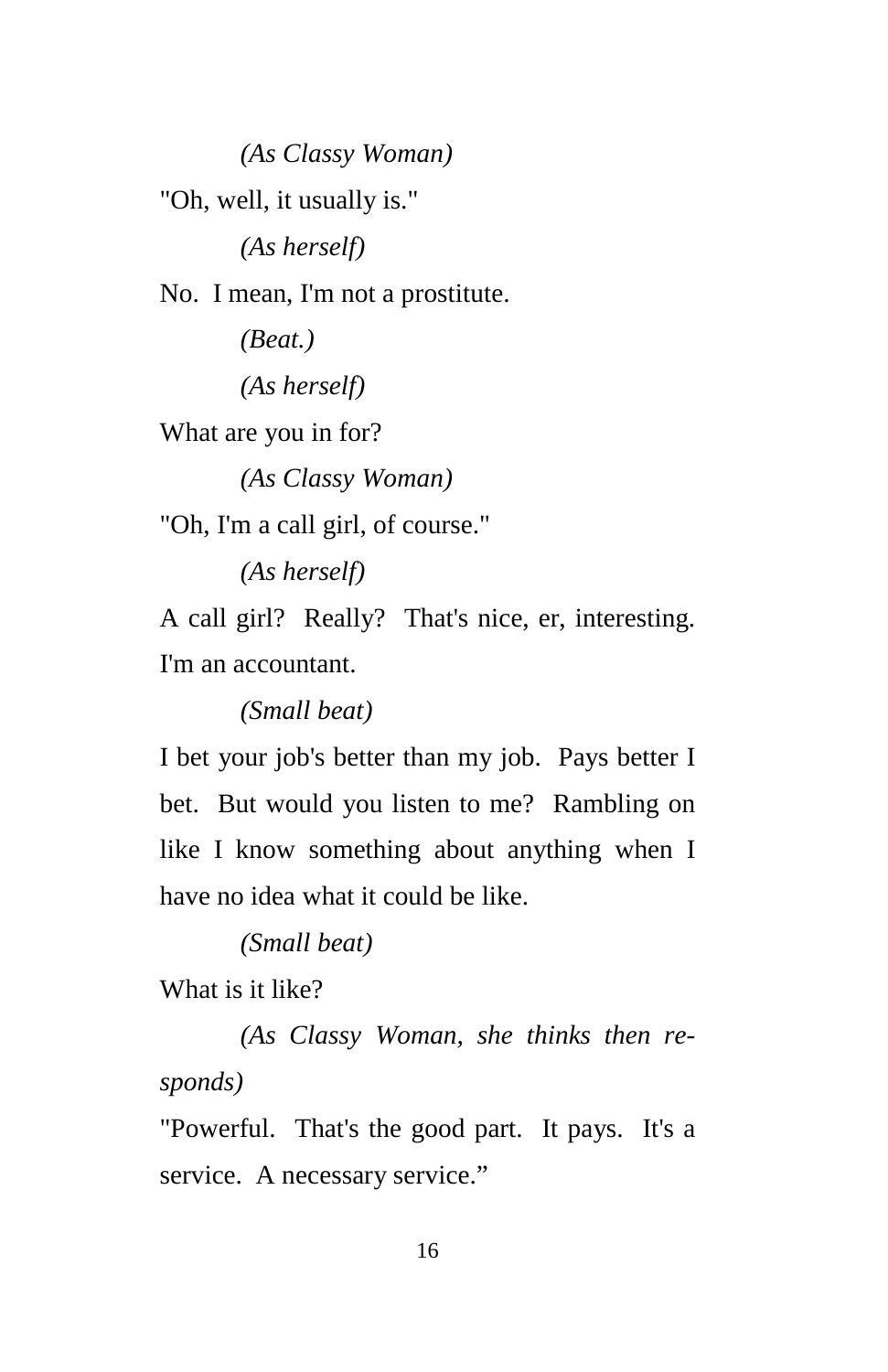### *(As herself)*

Right. I've always thought that.

 *(As Classy Woman)* 

"Of course, the down side is when you want to develop a heroin habit or scrub your skin off with a brillo pad, or take a hacksaw to the next man you have to blow."

 *(Then, cheery again, still as Classy Woman)* 

"But the rest of the time, I don't really think about it much. It's just a job."

 *(As herself)* 

Well, it doesn't sound that much different from my job.

 *(As Classy Woman)* 

"Oh, I can imagine, I find numbers and math about as much fun as a Brazilian wax."

 *(As herself)* 

Oh, me too!

 *(To us)* 

Hillary and I hit it off I think.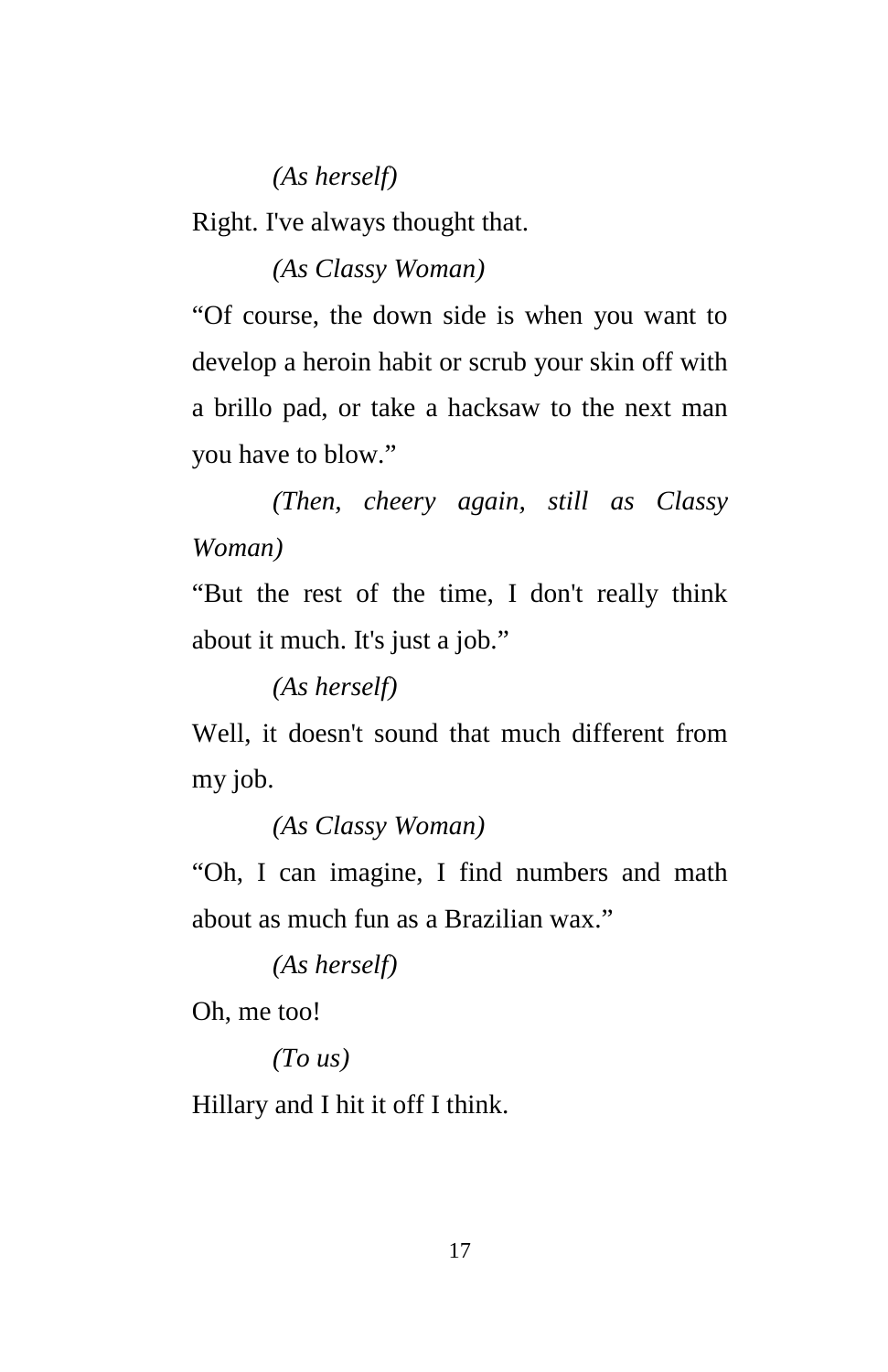# **Scene 4 - THIS IS WHAT HAPPENED** MATILDA

 *(To us)* 

Okay, I'm in this situation because of the damned senior citizens who live in the high rise next door to me.

## *(Gesturing left)*

It's as if those people have nothing better to do with their time than spy on me from their balconies, play their god awful music and die. And once they die, all their stuff gets thrown into this mound of garbage across from my front walk. I spend a lot of time trying to keep my place looking neat and it's not like I have help or anything.

 *(Matilda visualizes her yard and the mound of garbage next to it.)* 

I mow the lawn every week, I trim the shrubs, I bundle my old stuff up neatly. I even dry clean my clothes before I donate them. But

what's the use when every day a smelly carpet, or a box of moldy books gets added to this mound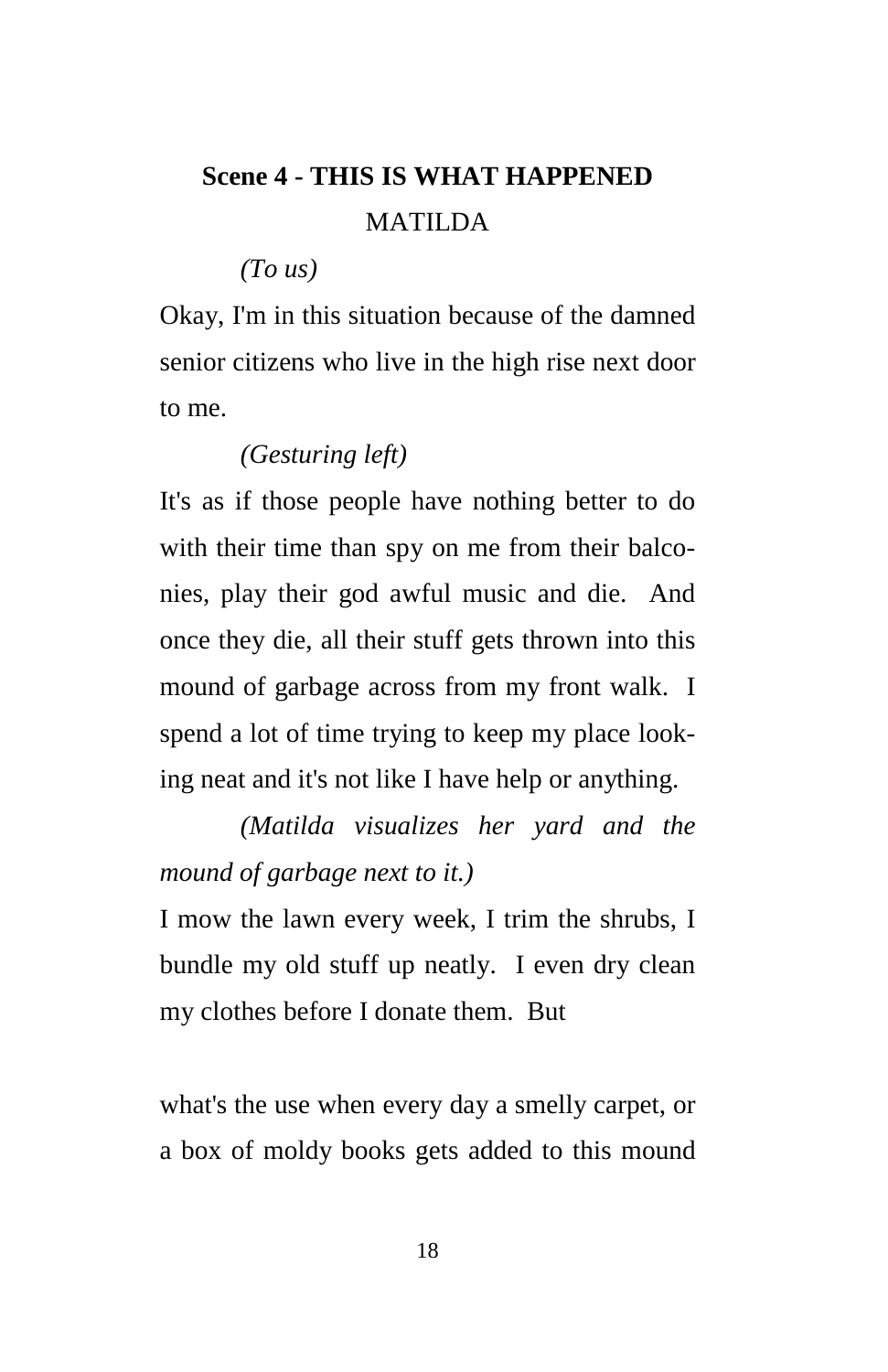of garbage right beside my house? It costs a lot of money to live alone here. It isn't fair they make it look like a slum. So, one day, I'm staring at the soggy mess of trash and this man pulls up in his yellow Hummer and he starts trying to extricate an old ratty three-legged chair from the very bottom of the heap. He scatters everything everywhere. I've had enough!

 *(Matilda moves stage right and... picks up the "phone".)* 

#### *(Into phone)*

Hello? I want to make a complaint about illegal dumping of garbage.

## *(To us)*

The Sanitation Department promises to send out an inspector. They don't. That's okay. I put them on speed dial.

#### *(Into phone)*

Hello? Yes, I'm following up on a complaint I made a week ago?

#### *(To us)*

They tell me they've sent a Mrs. Stiletti, the superintendent, a notice.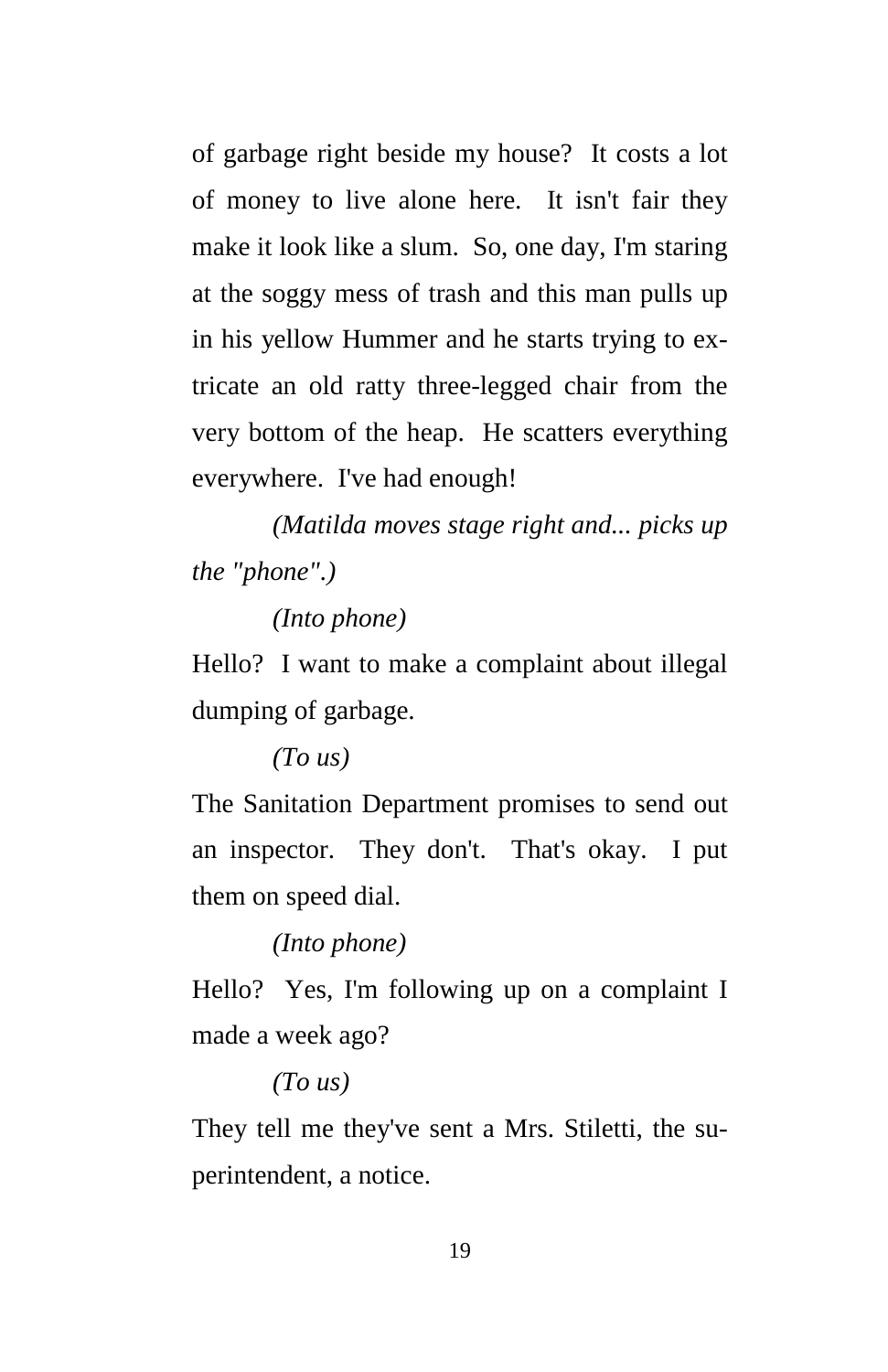## *(Into phone)*

Hello? Yes. I'm calling to inquire about the status of a trash violation notice?

 *(To us)* 

Mrs. Stiletti chooses to ignore the notice.

 *(Beat)* 

No problem.

 *(Into phone)* 

Hello? Yes, I'm calling to see if a fine has been collected at a certain seniors' residence.

 *(Matilda goes to check the pile of garbage.)* 

 *(To us, frustrated)* 

The fine is charged but the garbage keeps piling up and it's spilling onto my grass!

 *(To phone)* 

Hello. This is Matilda McHartle again.

 *(To us, triumphant)* 

Sixty days and forty-two telephone calls later, the pressure finally gets to Mrs. Stiletti and the garbage problem is eradicated.

 *(Matilda sits back down in the chair center.)*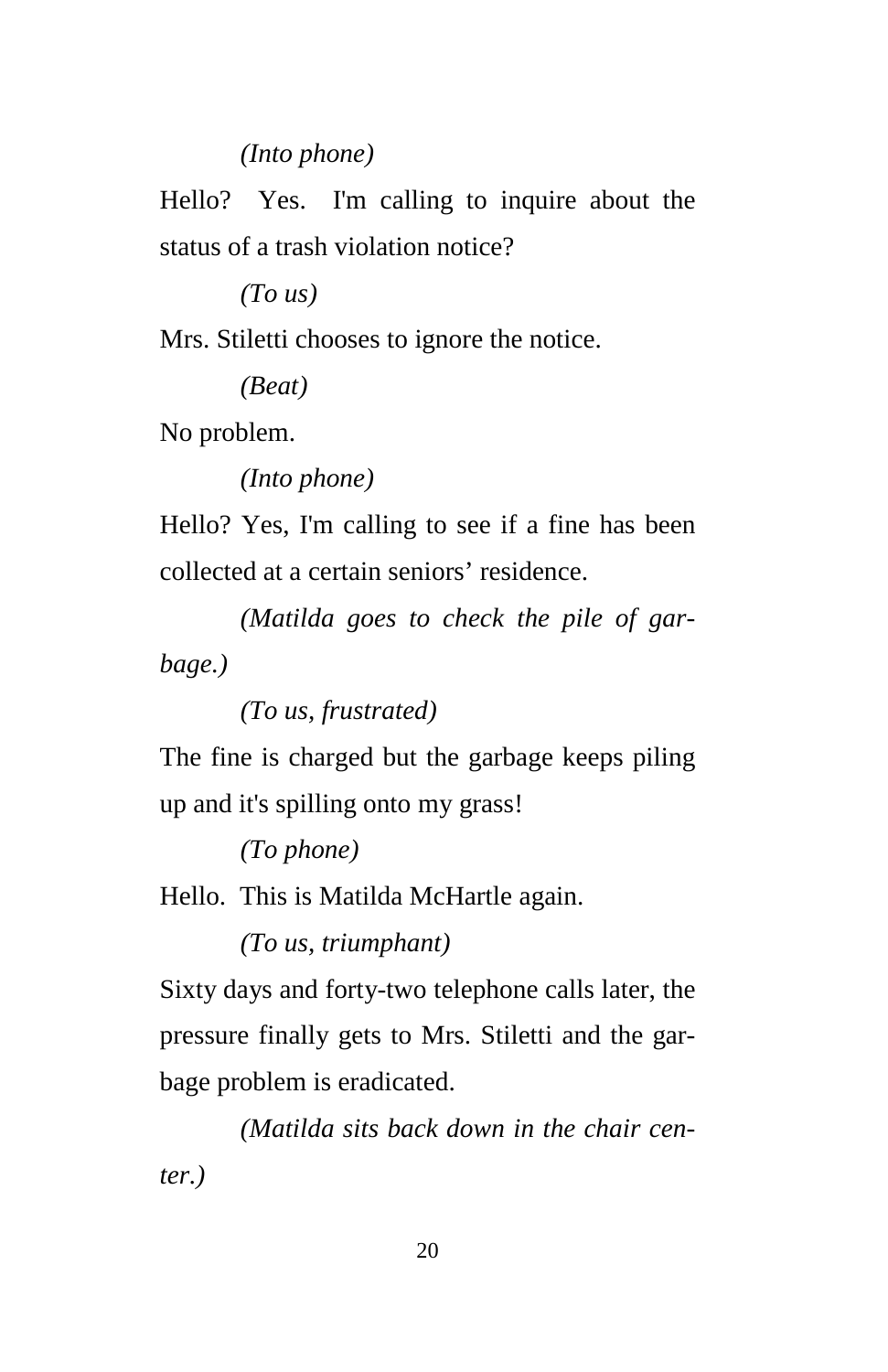*(Beat) (To us)* 

I was repeatedly assured that my identity would be strictly confidential.

 *(She shakes her head grimly.)*  But somebody squealed. Mrs. Stiletti had taken to glaring at me.

 *(Gesturing)* 

She lived two stories up, was about 75, very thin, hawk-like and dressed only in black. I could feel one of her glares from 200 feet. Like a bad-vibe ray gun.

 *(Shrugging)* 

But I could handle it. She wasn't going to make me feel guilty.

## *(Beat)*

I would have left it at that if it hadn't been for the weekly Tuesday Night Entertainment Soirees.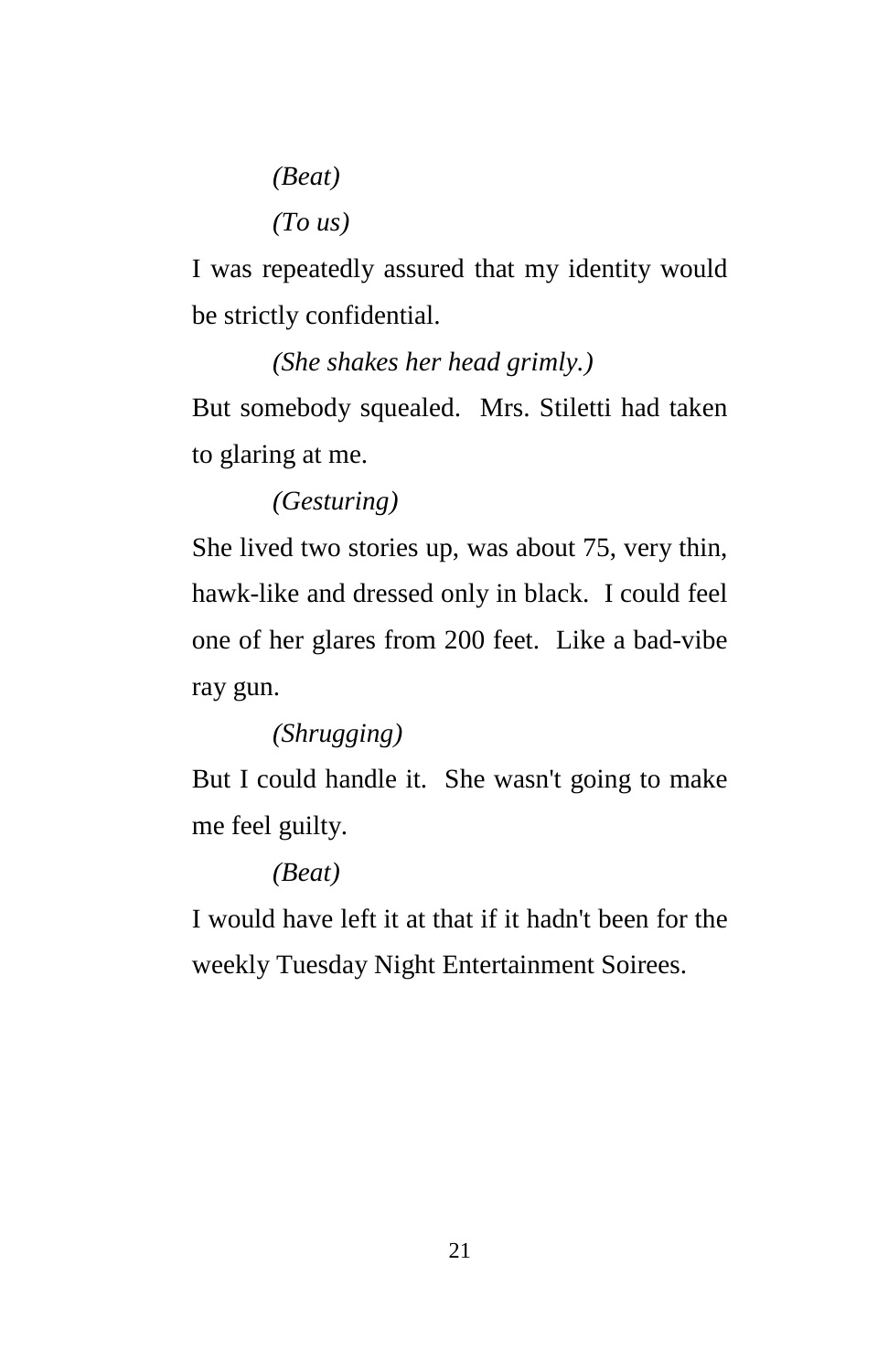#### **Scene 5 – ONE SPRING NIGHT**

 *(Matilda picks up the chair and sets it back down as if she's setting up her backyard patio for a bit of relaxation.)* 

#### MATILDA

It was one of those first really nice nights in spring? I just happened to be going through a hormonally challenged 24 hours. I'm sitting on the patio, trying to read a book while fighting simultaneous cravings for Ranch Doritos, Hagen-Dazs Double Chocolate Chip Ice-cream and a cigarette when the festivities began next door.

 *(Matilda looks up at the building next door and goes back to her book, trying to concentrate.)* 

But I tell myself: "Look, if I can get to like the Grateful Dead after four years at college, enjoying the Polka Music they're playing should be a breeze." Then they turn it up. Fine. I'd just go inside.

 *(She gets up and begins to go inside, changes her mind.)*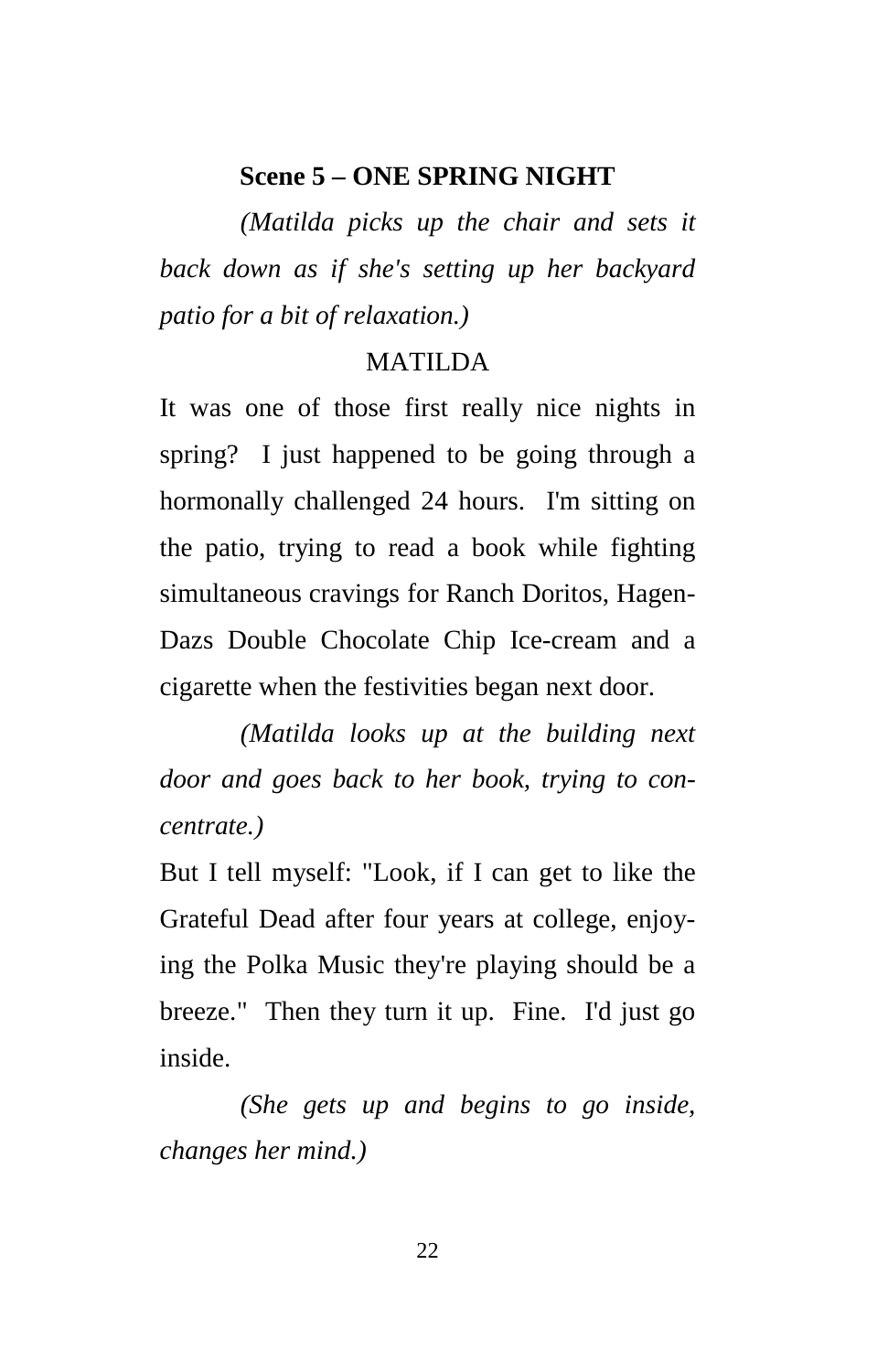No, damn it! I'm single! I need this fresh spring air! I need this! Why don't I just go over there and tell them to shut up? Why am I such a coward? Why can't I stand up for myself?

### *(On a roll)*

Why do I always want people to like me? Why didn't my ex like me? Why did I waste five years on that man? Why did I let him stiff me on groceries and stink up the bathroom! Why didn't I say to him, "If you don't buy groceries you're out of here!" Or "for Christ's Sake, open up the window!"? But no! I couldn't assert myself! But, damn it, I could go over there and tell them to turn off the damned, fucking polka music!

 *(Begins to stomp over, stops.)* 

But I won't. First of all I've made a resolution to be more tolerant. Secondly, I'm suffering from PMS so what I should do is...take a Midol.

## *(She does.) (An aside)*

Pre-menstrual women aren't actually crazy, they're just extra sensitive. Foods taste better,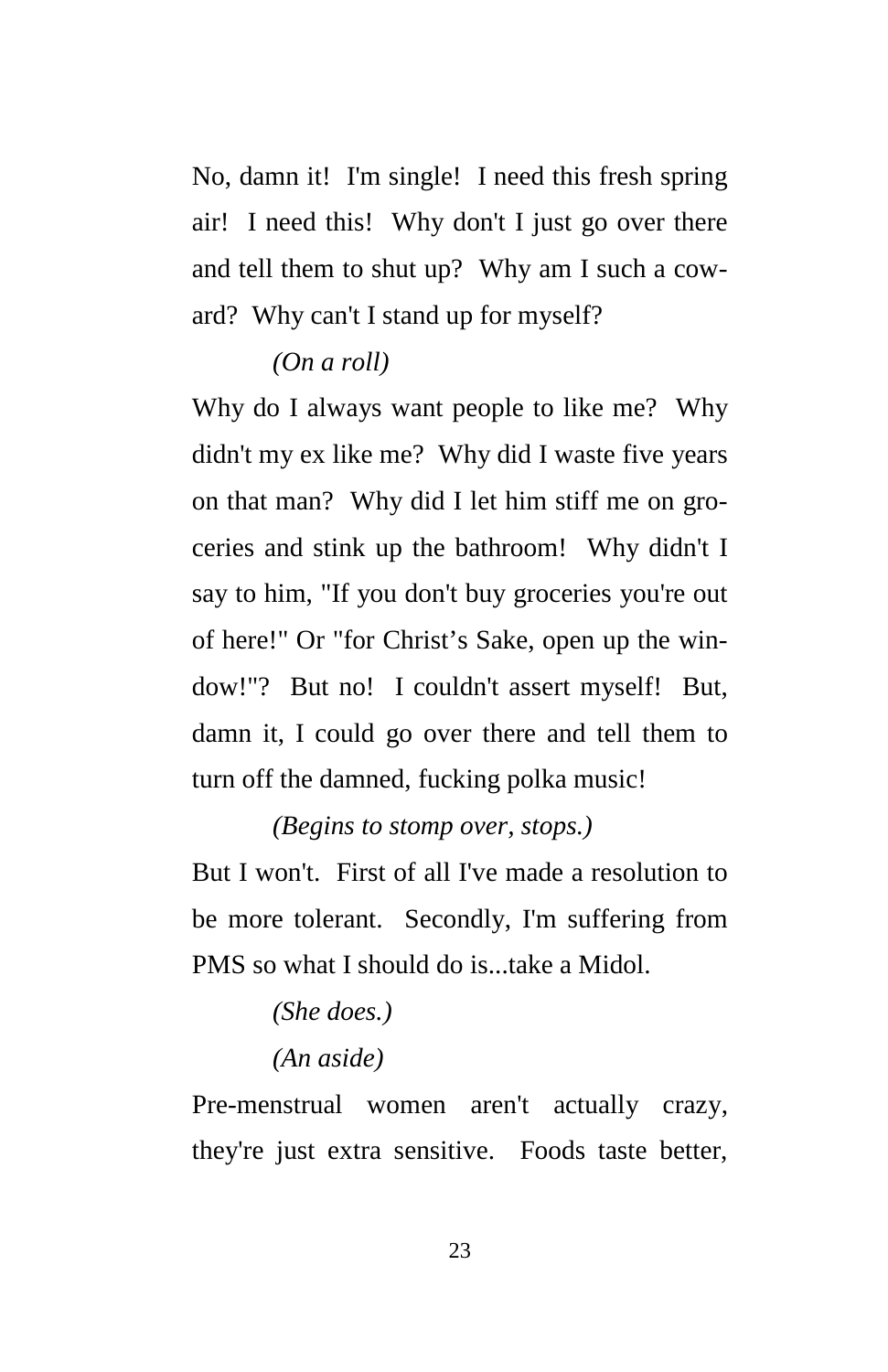smells smell better, in fact everything's better but just not too much of it. See, a pre-menstrual woman can only take so much stimulation. In this state, it would be perfectly natural when confronted with, say, a yapping dog, to want to rip out its vocal chords. Next door, they replace the Polka Music with Abba.

# *(Sings a portion of "Mama Mia")*  The Midol was taking a long time to work. They don't care about me and the rest of the neighborhood! No, they just want to have a good time, screw the rest of us! They turn it up a notch.

## *(Sings "Mama Mia", louder)*

I'm having a hazy white melt-down which makes me do things that are not wise and could get me in trouble.

## *(Light change)*

Zap! I find myself in the center of the old folks' party room. There's a bunch of senior citizens looking at me curiously but I don't care. I spot the stereo and zero in on the volume button. I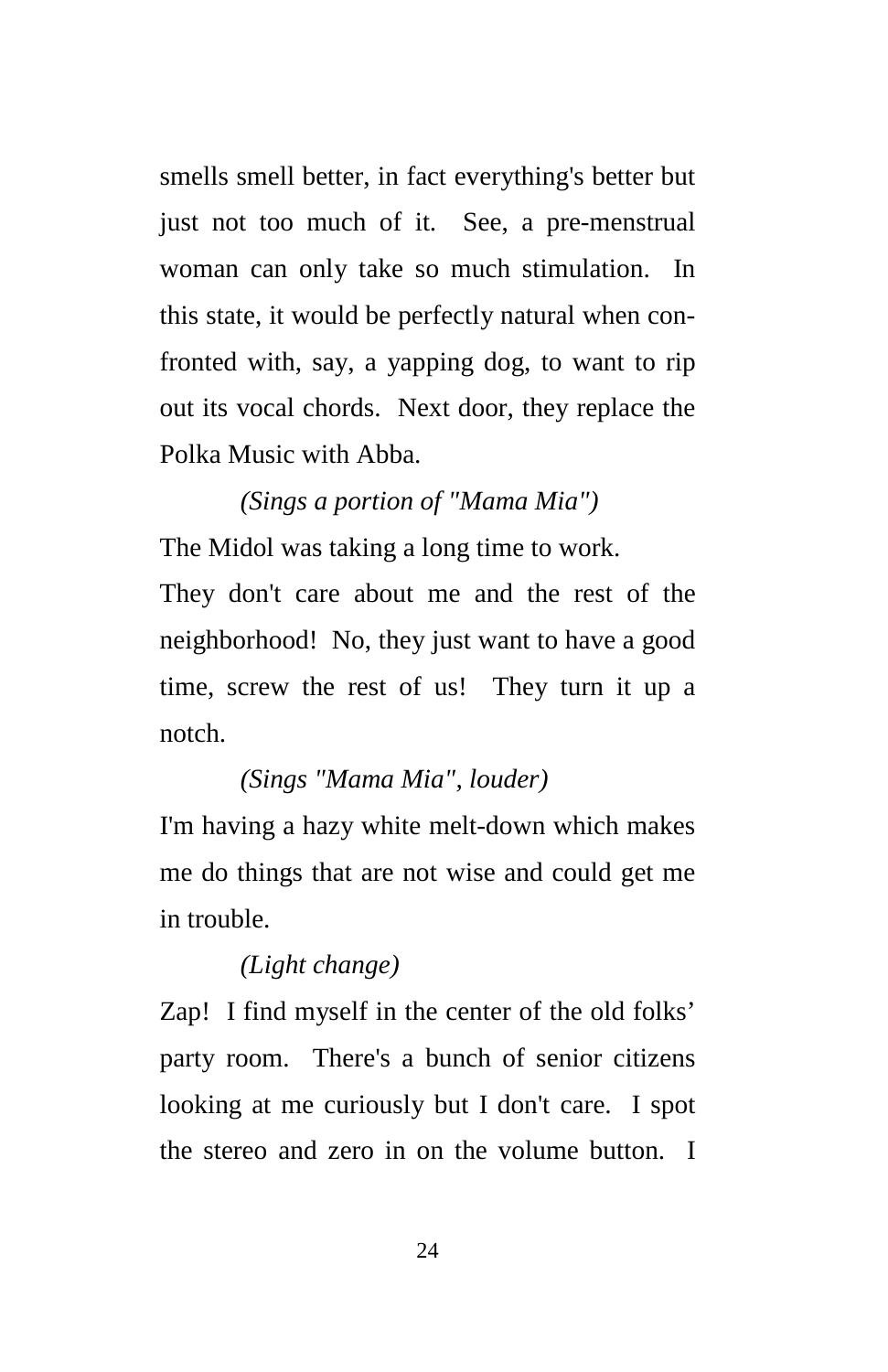give it a harsh jerk and the only thing left is a vague rattle and whine.

 *(Sings a high, squeaky version of "Mama Mia")* 

The seniors are all gazing at me.

 *(To seniors)* 

I'm going crazy over there, don't you understand? I just want some peace. I NEED to relax and Abba is pushing me over the edge! *A tiny little lady with a pink hat hobbles over to me with her walker.* 

She smiles up at me and says,

 *(As pink-hatted old lady)* 

"I understand perfectly, dear. I didn't have any children either. Who cares what everyone thinks, I say good for you, girl, good for you."

 *(As herself)* 

I'm not exactly sure what she's talking about but then Mrs. Stiletti enters.

 *(As Mrs. Stiletti, with an Italian accent)*  "Who has interfered with my music!" Then she spots me. "You! You!"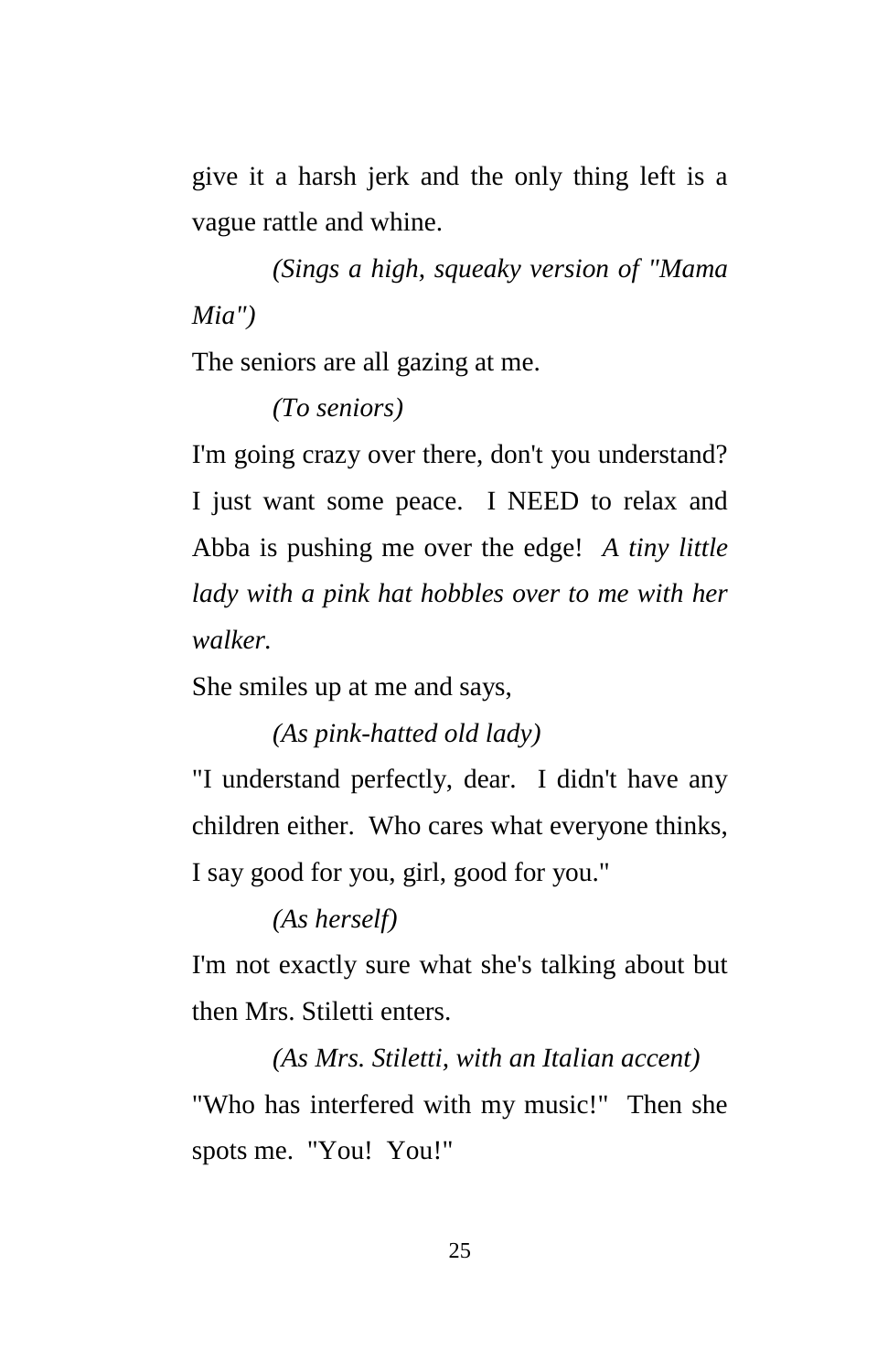## *(As herself)*

*She swoops over to me and pokes me right on the chest.* 

#### *(As Mrs. Stiletti)*

"What are you doing? You trespassing, you know that? I'm not no fool, you know that? You know that? I know what you are.

## *(Full of innuendo)*

"I know what you are!"

My old lady friend tries to defend me, "Now, Maria, you mustn't be mad at her, the poor girl is just enjoying her last gasp of youth. She has no children and no husband. Her juice is drying up."

#### *(To us)*

I'll think about what she's said about me later over and over in fact— but now, I don't have time because Mrs. Stiletti ignores her and continues to poke me in the chest.

#### *(As Mrs. Stiletti)*

"I play my Abba! I play my Abba!"

Mrs. Stiletti then physically shoves me out of the way and cranks it up to 10!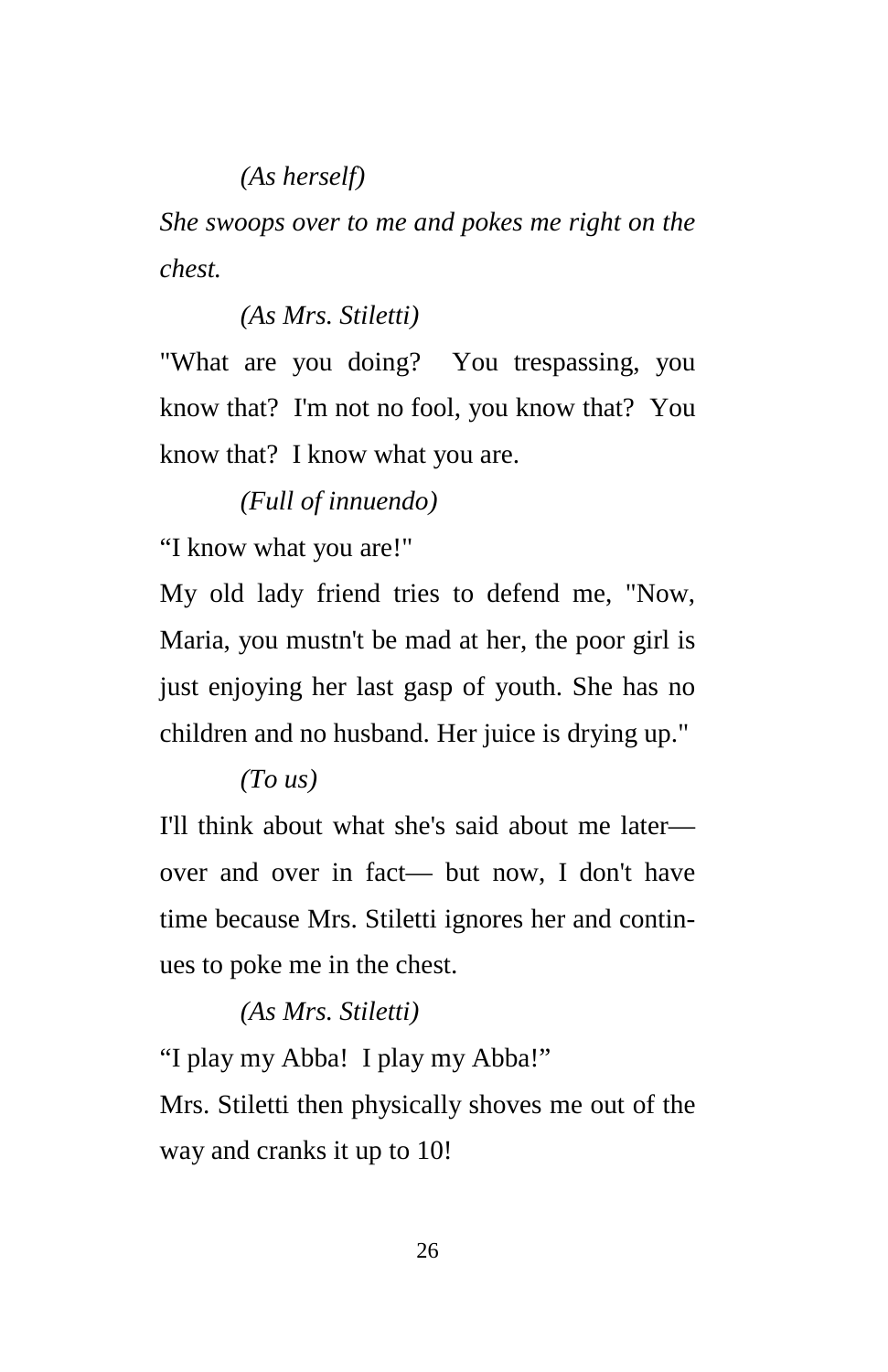*(Matilda looks around, figuring out her next move.)* 

The old folks look like a force to me, and while my pink-hatted ally seems ready to do battle at my side, we're outnumbered.

 *(To all the old folks)* 

If you don't turn it down... I'm calling the police! And with that, I storm out.

 *(Light change)* 

I get back to my place and... and I call the police. I mean, what else was I going to do?

 *(Old maid's voice into the telephone)* 

There's a party going on. It's past 11 and it's disturbing the peace and I want you to tell them to turn down the music. I asked them to but they won't do it.

 *(To us)* 

I "forget" to mention that it's a seniors' apartment building.

```
 (Doing a little dance.) 
(sing-song)
```
I win. The police make them turn it down.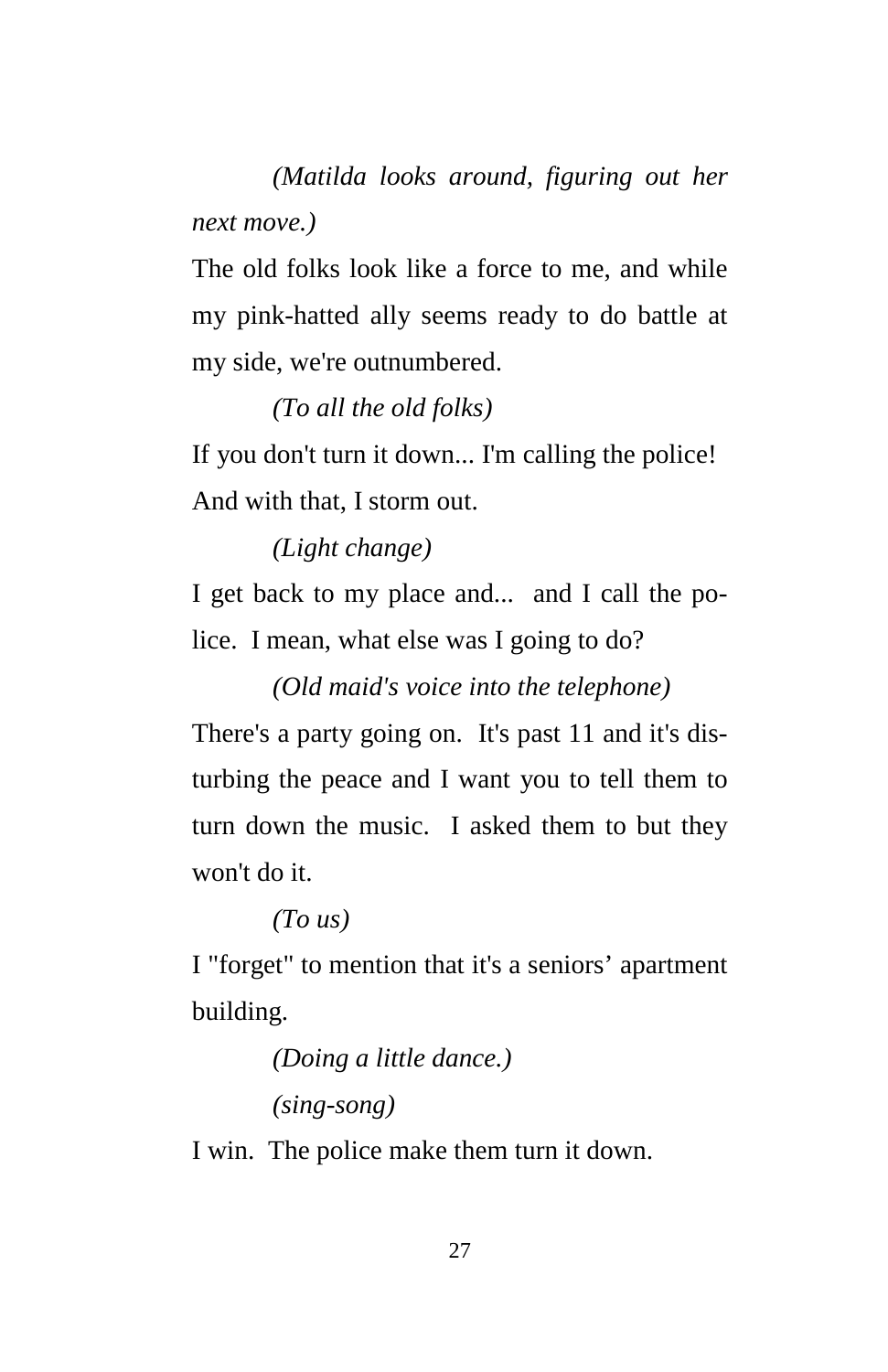# *(Sits. Thinks.) (Her elation dies.)*

I've managed to bully a bunch of old folks into doing what I say. Congratulations, Tilda.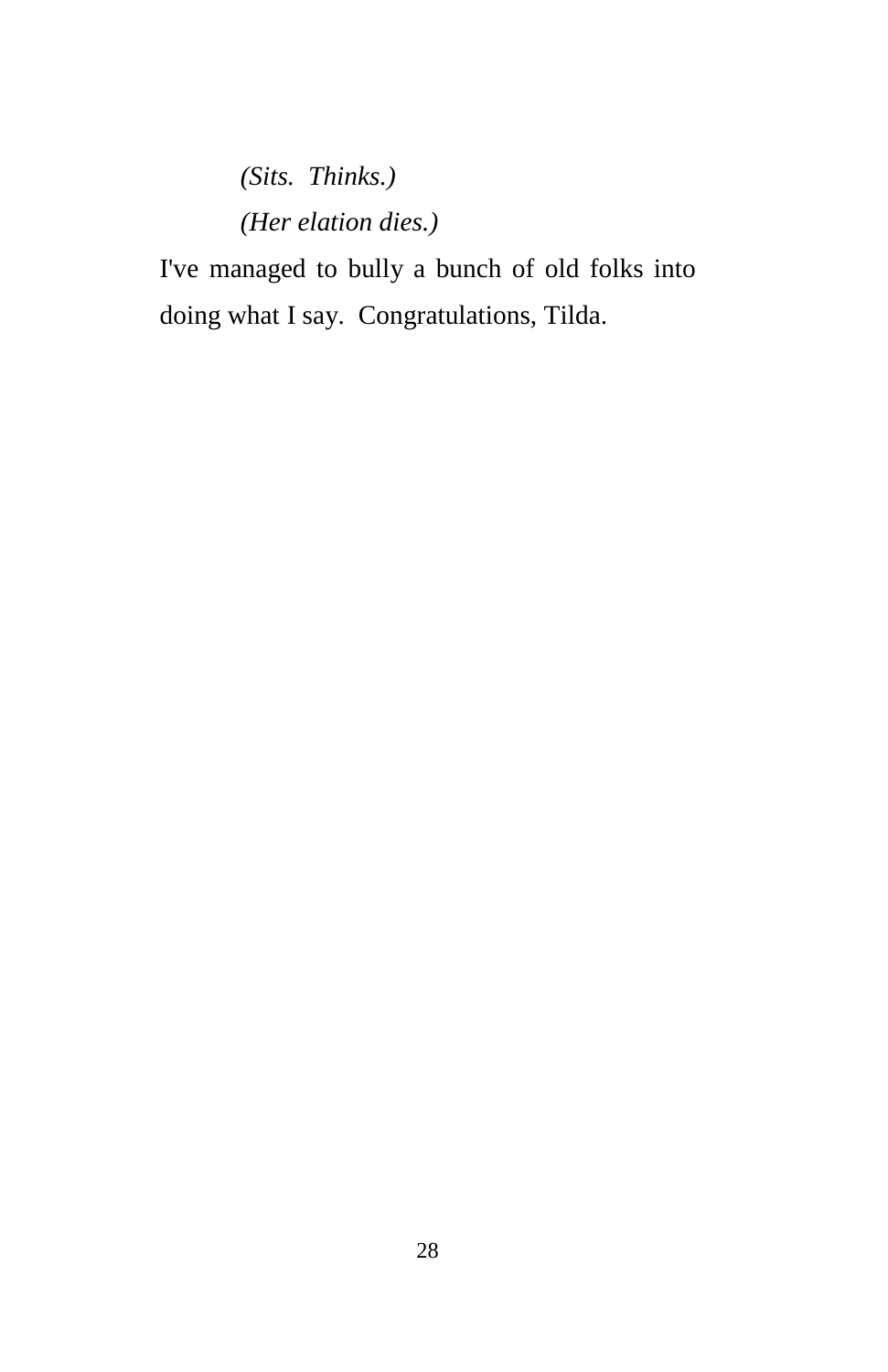## **Scene 6 - LEWD BEHAVIOR**

 *(Light change to jail cell.)* 

### MATILDA

But right now I wish I'd smashed Mrs. Stiletti's stereo system to smithereens. Then at least I'd be in here for destruction of personal property or assault or something normal.

Okay, the prostitution charges are just ridiculous but the other charge...

#### *(Reluctant)*

Lewd behavior in public is, well, less ridiculous. It turns out, Mrs. Stiletti isn't just your run-of-the -mill Italian widow. Nope. I pick a fight with a vindictive, former National Geographic, wild-life photographer. Yup. And, are you ready for this? With a specialty in night-time shots.

And the pictures.

Well, okay, having sex on the hood of my car could be seen as lewd, only I park my car at the back of my house, with a fence on one side and a big leafy tree on the other. Effectively blocking any view, or so I thought. And this might have made a good argument if she didn't have pictures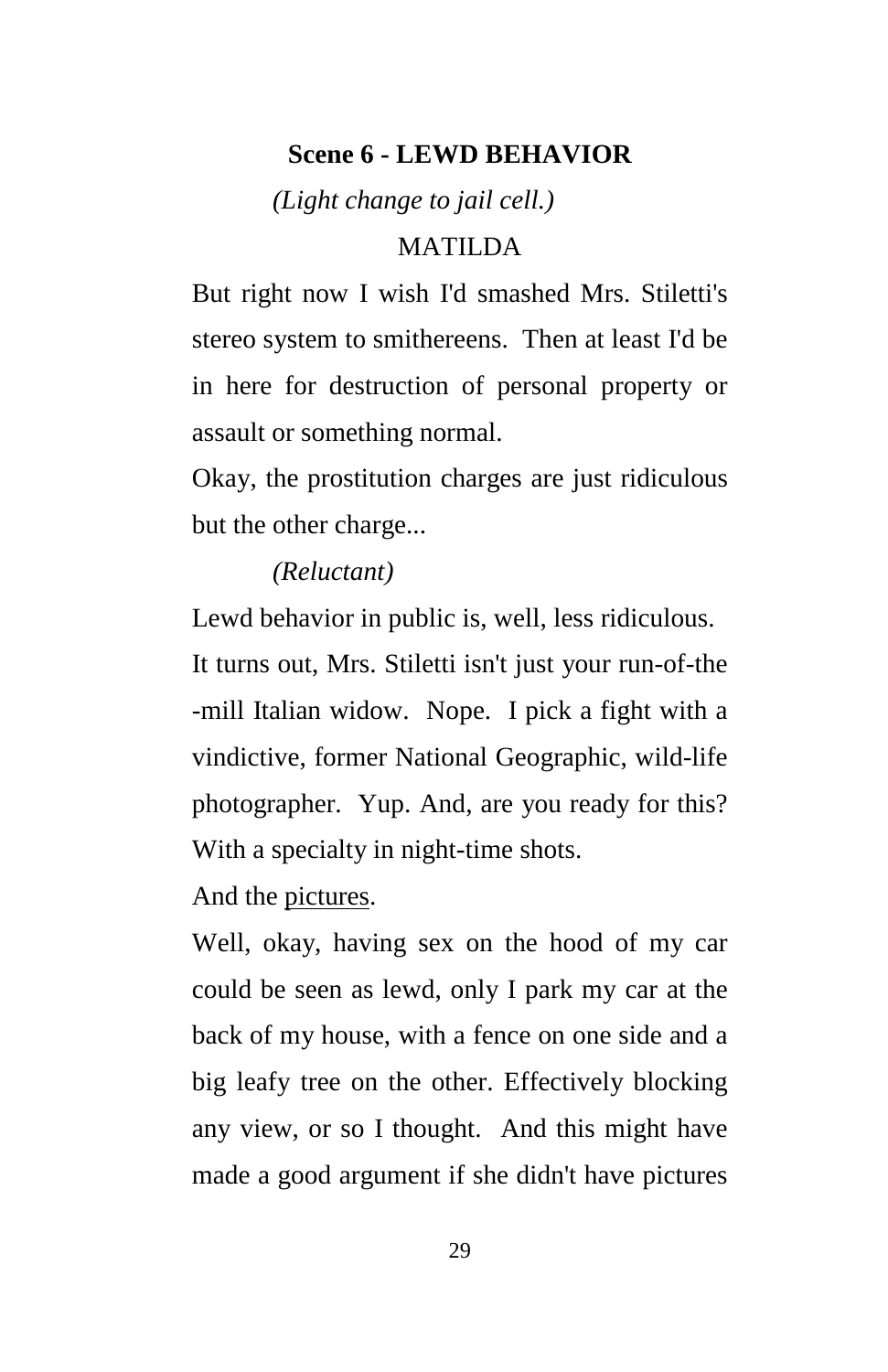of this happening on two different occasions with, well, with different men each time which does make me look, well, worse somehow, doesn't it? And, I don't know what the men would think of me, if they found out, or rather, I worry I do...

Oh, all this so sucks, you know? Because what could be seen as a special experience gets all sullied by knowing that it wasn't exactly the first time I've had sex on the hood of my car. And because it wasn't the first time, how can anyone think it's still special?

Which is a big problem all around.

Because it is special. Whether I've done something once or a hundred times.

And poor Jack. He didn't need this at all.

Jack's wife just left him for a truck driver. Jack's a clown. I mean he's a real clown. He wears a red nose with a sunflower painted on it. He works at kids' restaurants and doesn't make a lot of money but he likes his job and I admire that. Well, I did until I caught him stealing coins off my dresser. I immediately told him I didn't want to see him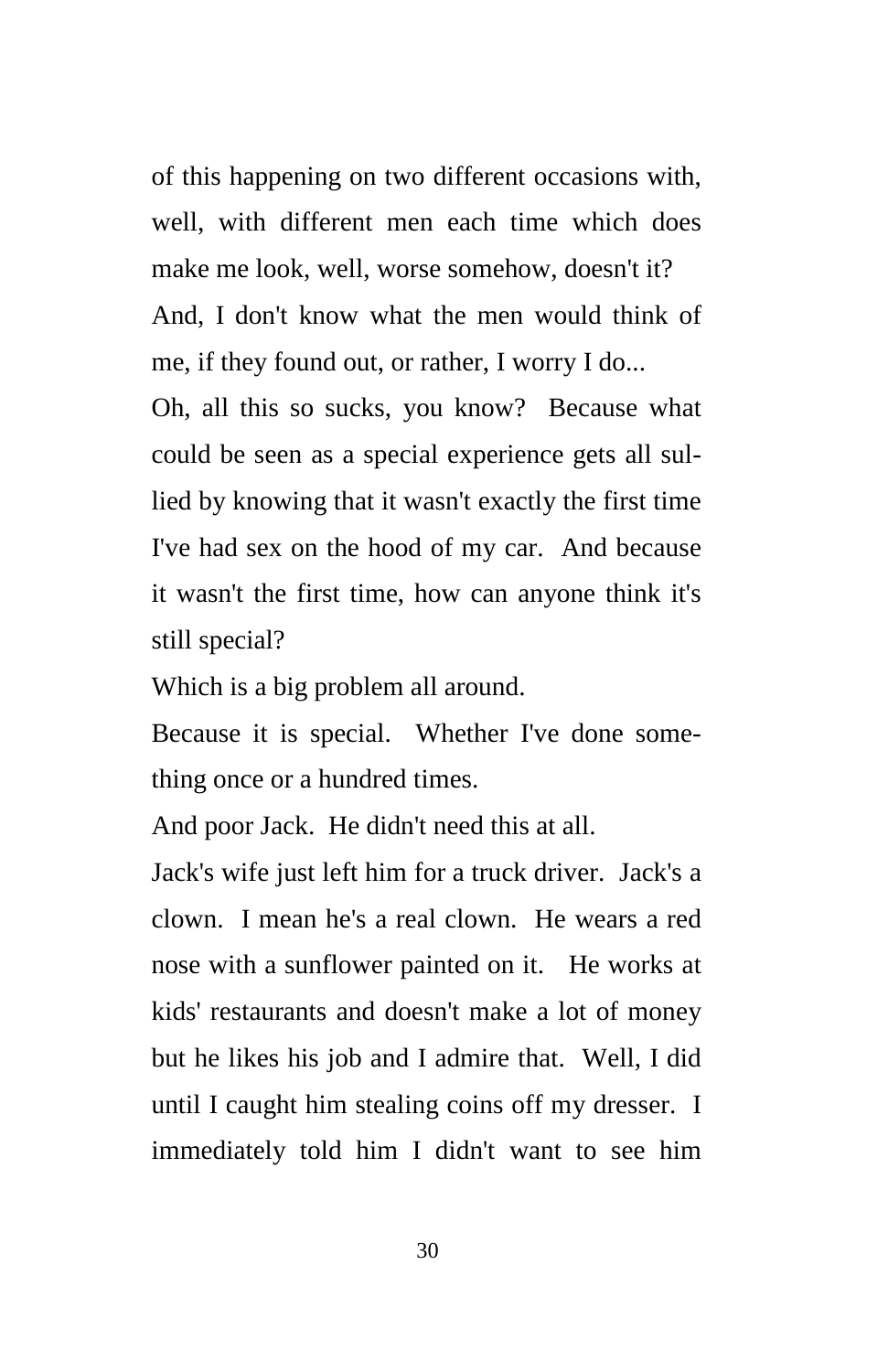again. I tell you, making a happy-faced clown cry isn't an experience I would recommend.

Anyway, unfortunately for Jack, he was with me last night when they came with the search warrant. Oh, I know, I know, I broke up with him, but he called and asked if he could come over and Warren had just left, Warren works security at nights, and Jack was just around the corner and...

Okay, normally, I do not sleep with two men on the same night. But this was a special, highly unusual circumstance. Jack really needed me. His ex-wife came back so she could take his dog. And on the way out, she told him he was the worst lover she ever had. And, then, in parting, she informed him he was getting too old and ugly to be a clown. Now, what was I going to do? Not let him stay? If you could have seen him, you would have let him stay too.

Oh, but when I tried to explain this to Detective Bruce, the detective who interrogated me, he said, "So you see yourself as a sort of Sexual Florence Nightingale?"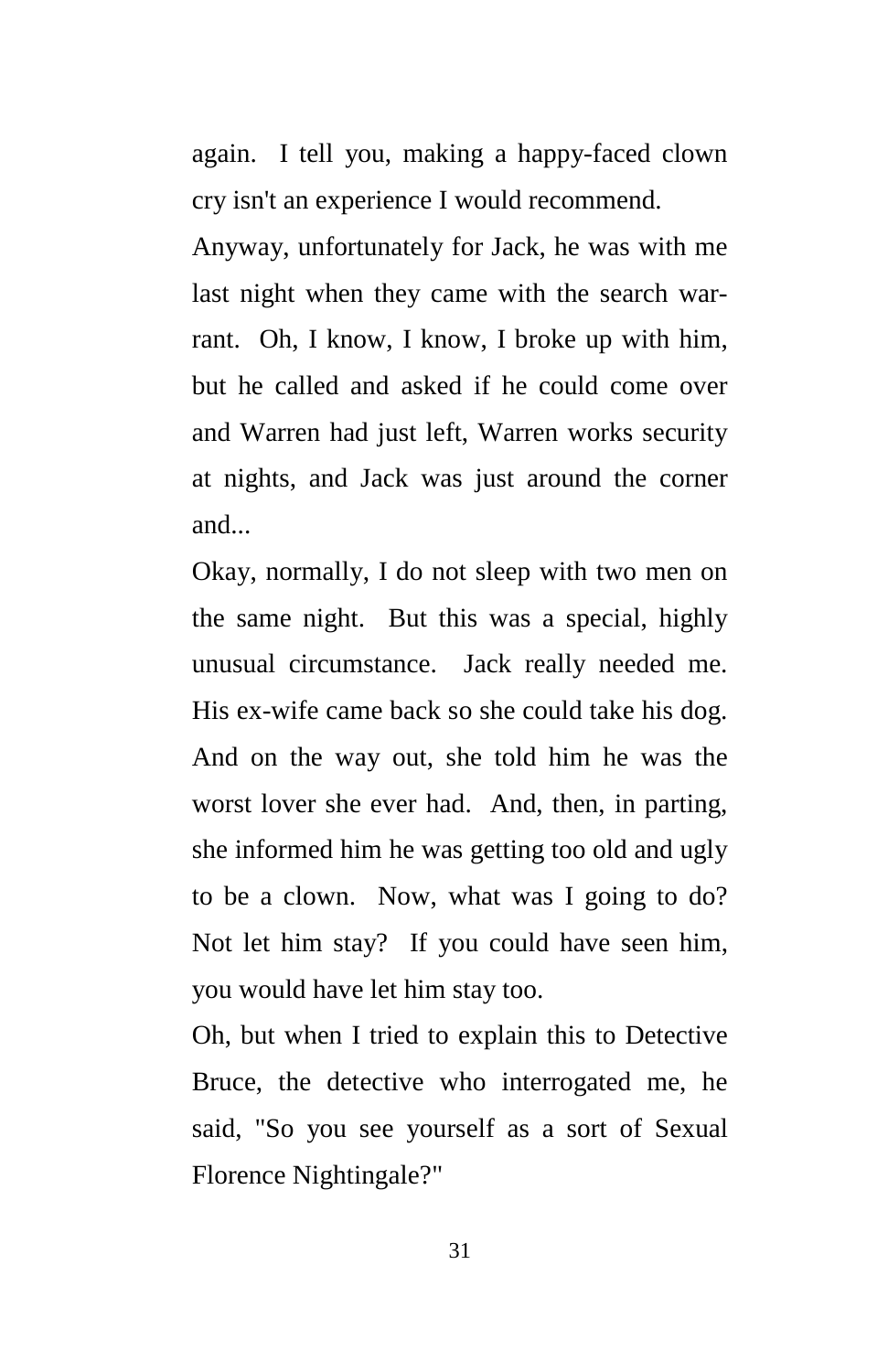Which is not true. It's not. Sure, I think that sex can have a healing effect but it's not like I consider myself a first aid kit or anything. I needed Jack as much as he needed me. See, I'd dressed up like this for Warren but somehow I felt, I don't know, unseen, at a personal level, you know?

But I don't think I'm going to see Warren again. Well, unless he can learn to look me in the eyes when we make love.

I guess I think that sex is just a gift from a generous and benevolent Universe and all we've got to figure out is how to unwrap it.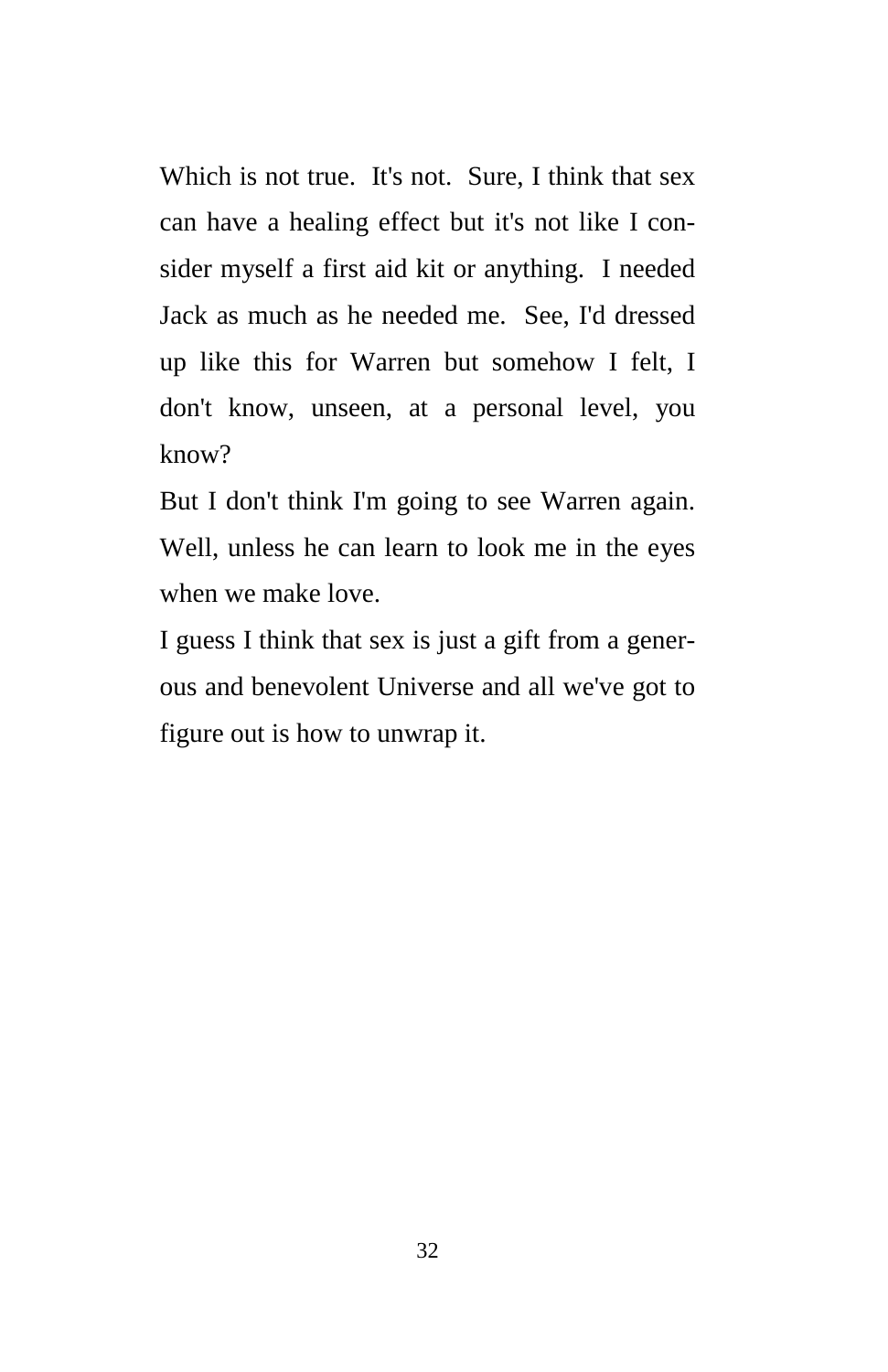## **Scene 7 - THE SEARCH WARRANT**  MATILDA

So, it's 2 a.m.

 *(Light change to her apartment, late night.)* 

Jack is asleep and I'm just drifting off when there's a knock at my front door.

Jack bolts upright.

 *(As Jack)* 

"Who is it?"

 *(Matilda looks out the window.)* 

I peer out the window.

 *(To us)* 

There's a cop car. Outside my house.

 *(To Jack)* 

It's the police.

 *(As Jack, panic)* 

"What are they doing here?"

I don't know.

 *(As Jack, horrified)* 

"You're going to answer the door?"

 *(To Jack)* 

Yes.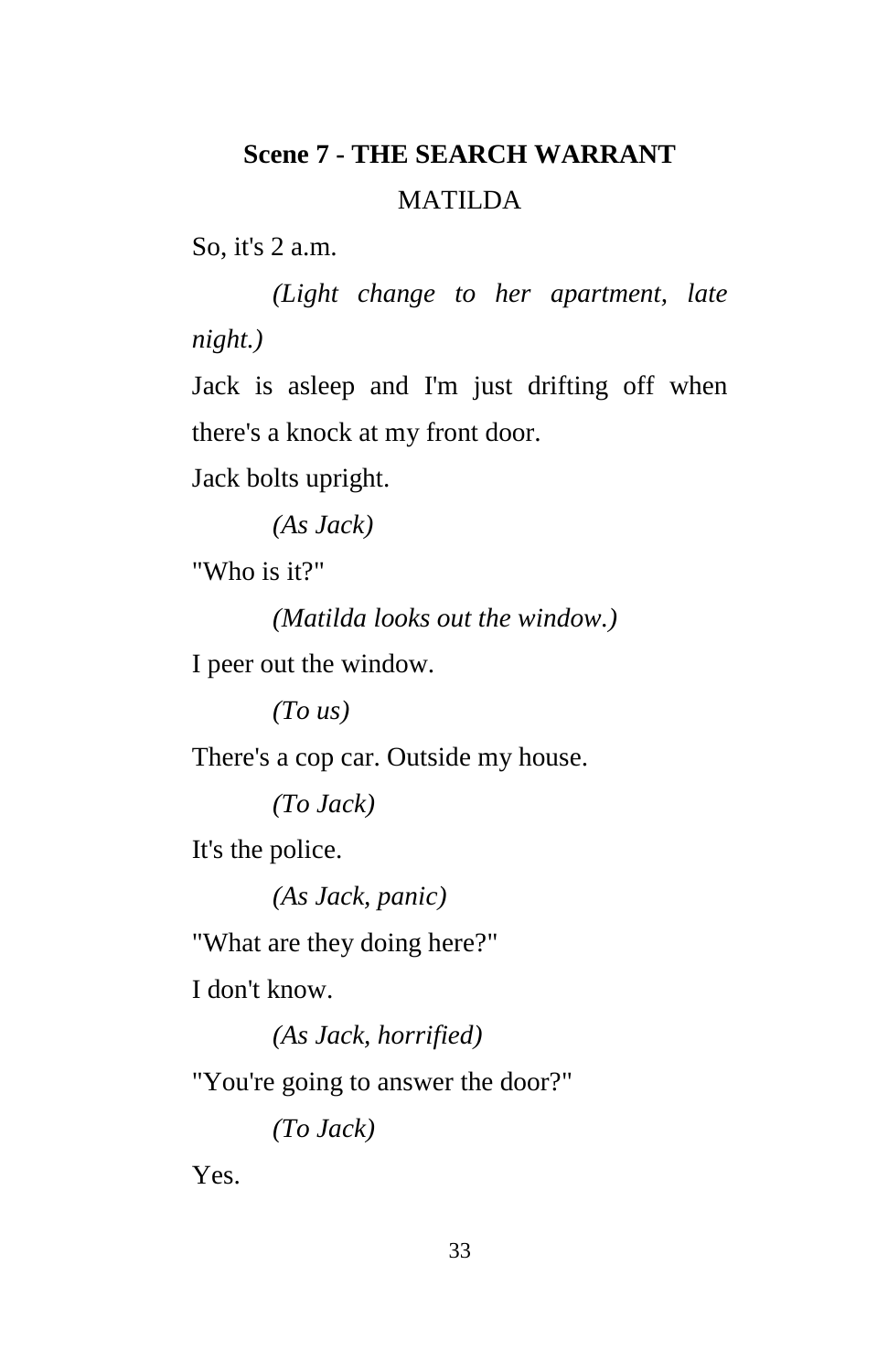## *(To us)*

Jack gets up, looking for his clothes. I don't bother reminding him that they're in the kitchen.

 *(To Jack)* 

Just get back into bed. I'll see what they want. Don't worry.

 *(Matilda makes her way to the "front door".)* 

 *(Light change)* 

 *(Matilda opens the door.)* 

Yes?

 *(As Police Officer)* 

"Ms. McHartle?"

Yes?

A very young police officer stands there holding a piece of paper. Three other officers stand behind him.

 *(As Officer)* 

"I have a search warrant."

 *(Interested)* 

Really?

 *(She takes the search warrant but doesn't read it.)*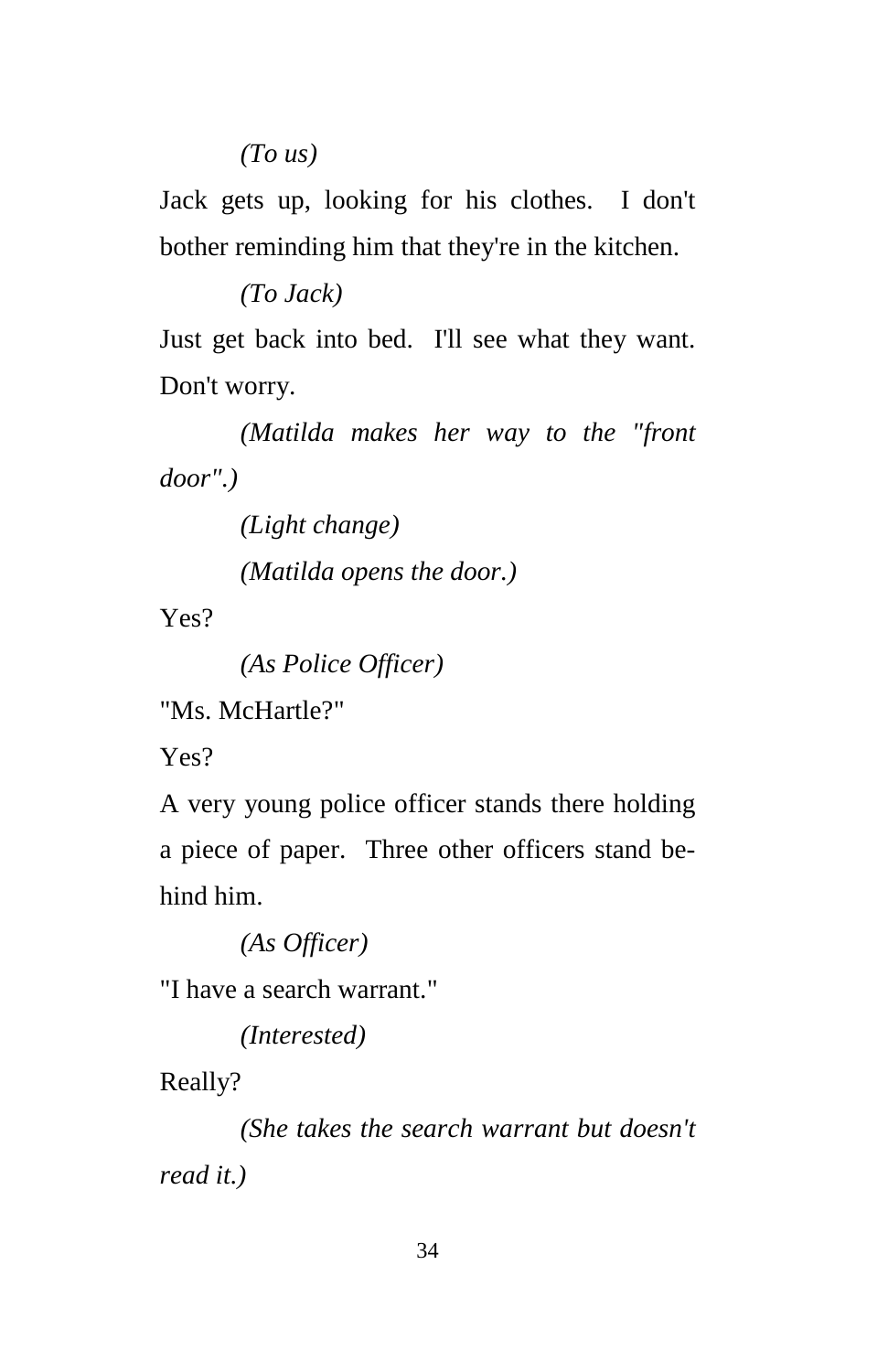*(Curious)* 

What are you searching for?

 *(As Officer)* 

"Move aside please."

 *(Helpful)* 

But, if you tell me what you're looking for, maybe I can help you.

 *(As Officer)* 

"Step aside."

But—

The Officer barges in and begins to go up the stairs.

 *(Matilda imitates the police officer making his way* 

 *cautiously up the stairs.)* 

 *(As Officer)* 

"Is there anyone up there Ma'am?"

Yes.

 *(Matilda imitates Police Officer nodding and drawing his gun.)* 

 *(To us)* 

The officer nods and pulls out his gun.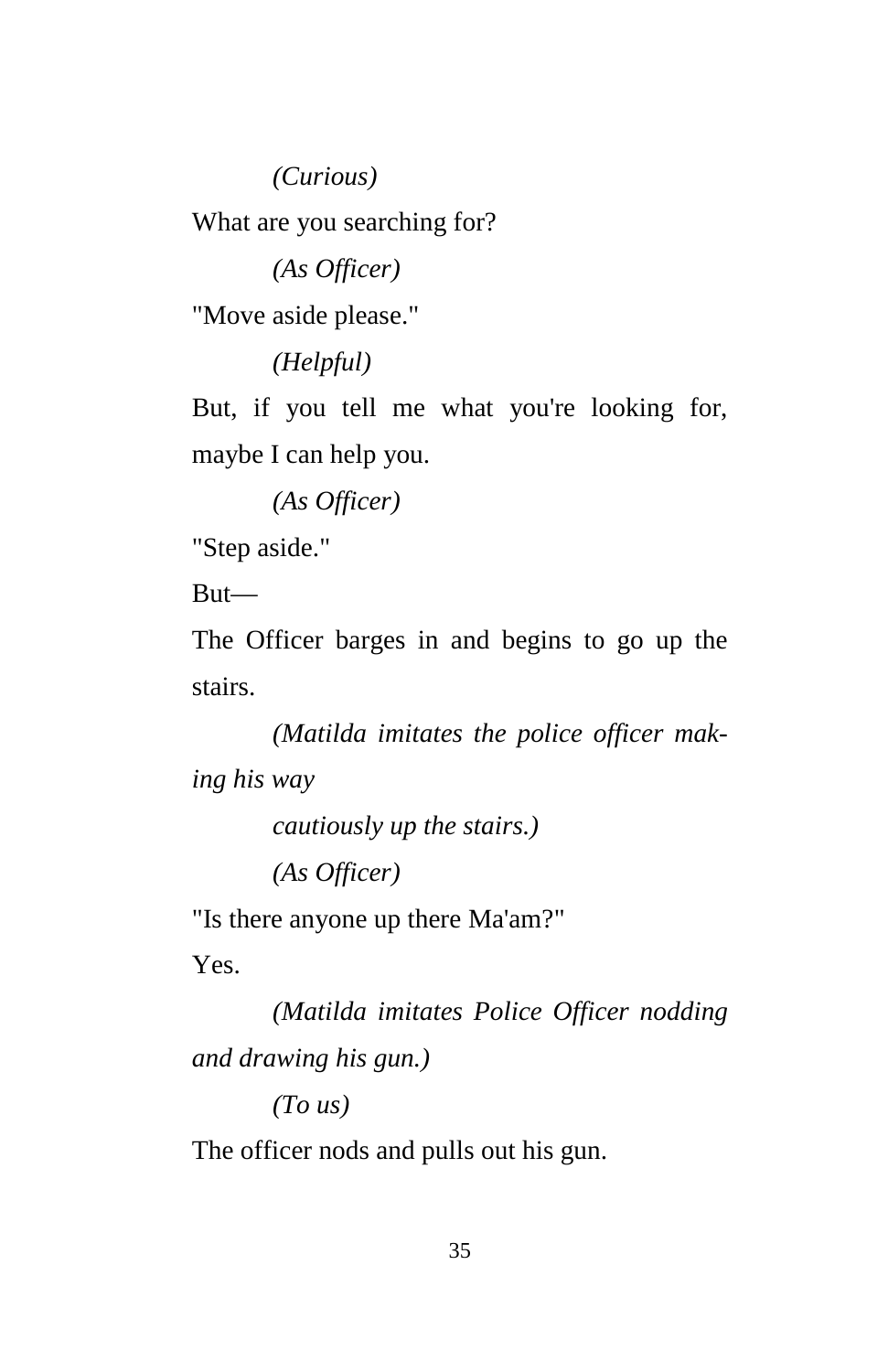## *(To Officer)*

What are you—what are you doing? It's just Jack, Jack's up there.

 *(As Officer)* 

"Just a police precaution Ma'am."

 *(Matilda imitates Officer carefully finding the light switch, flipping it on and jumping into the room, gun drawn.)* 

 *(Light change)* 

 *(To us)* 

Jack's eyes are bulging out of his head, he's got the bed sheets pulled up to his chin and it looks like he is shaking. I can see his feet, he's yanked the sheet right out, he's wearing one black sock. The other sock is, no doubt, somewhere in a pant leg in the kitchen.

Now Jack was having a bit of trouble sexually before this, I don't imagine this is going to help him.

 *(As Officer, to Jack)* 

"Sir, could you please stand up?"

 *(To us)*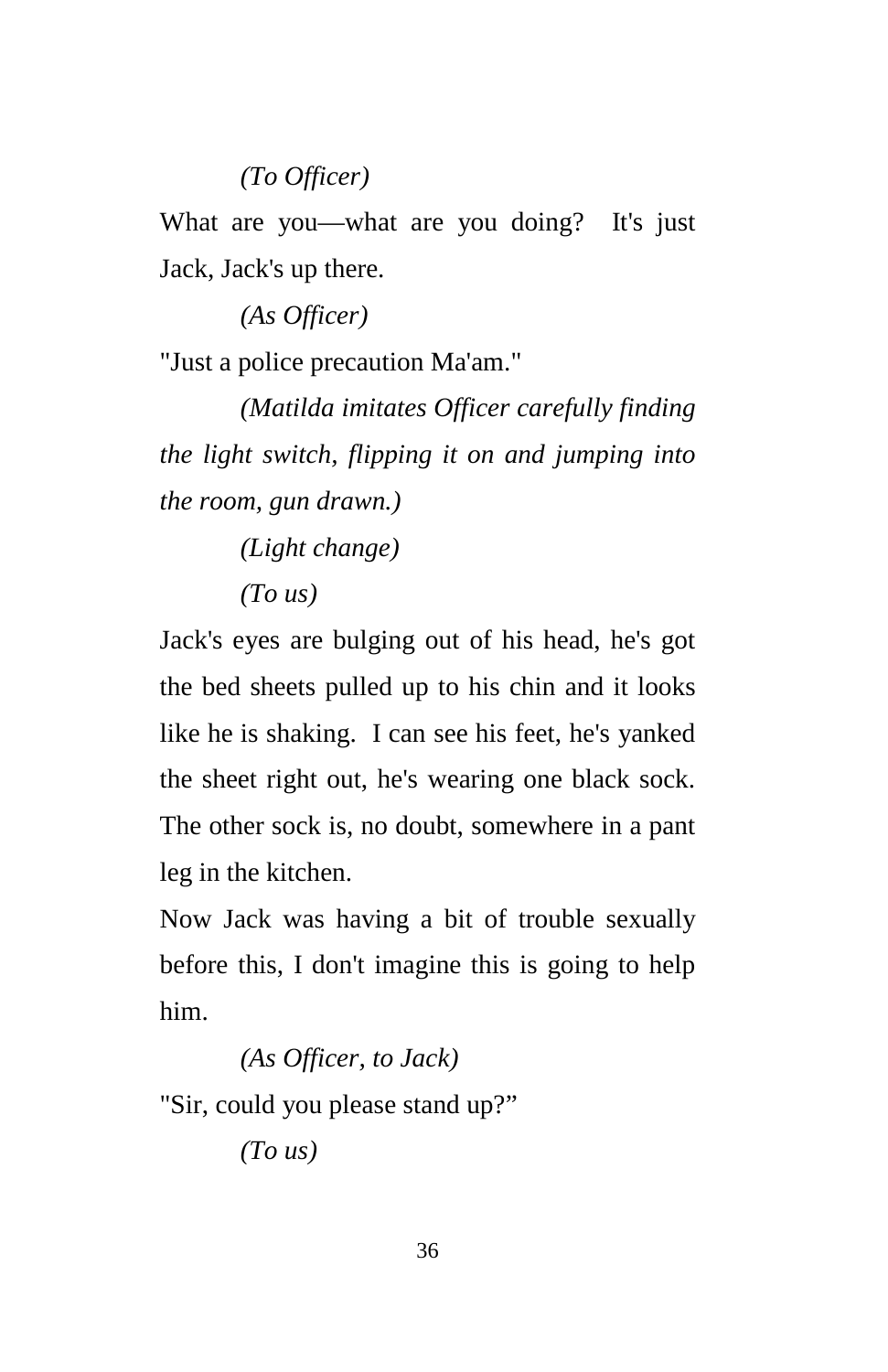Ah, now why does the guy have to make Jack stand up? I mean, really. Does Jack look like he's concealing a weapon for pity's sake?

Poor Jack stands up.

 *(As Officer, to Jack)* 

"Drop the sheet."

 *(To us)* 

I almost say, "For Christ's sake, there's no weapon there, I can assure you." But I don't want to hurt Jack's feelings.

Jack drops the sheet.

 *(Matilda looks at Jack in surprise, squinting.)* 

It's amazing what fear will do to a man. I had no idea.

 *(As Officer, to Jack with a trace of contempt)* 

"You can get dressed now."

 *(Gently to Jack)* 

Your clothes are downstairs, Jack, remember?

 *(To us)* 

Jack nods and slinks to the kitchen, completely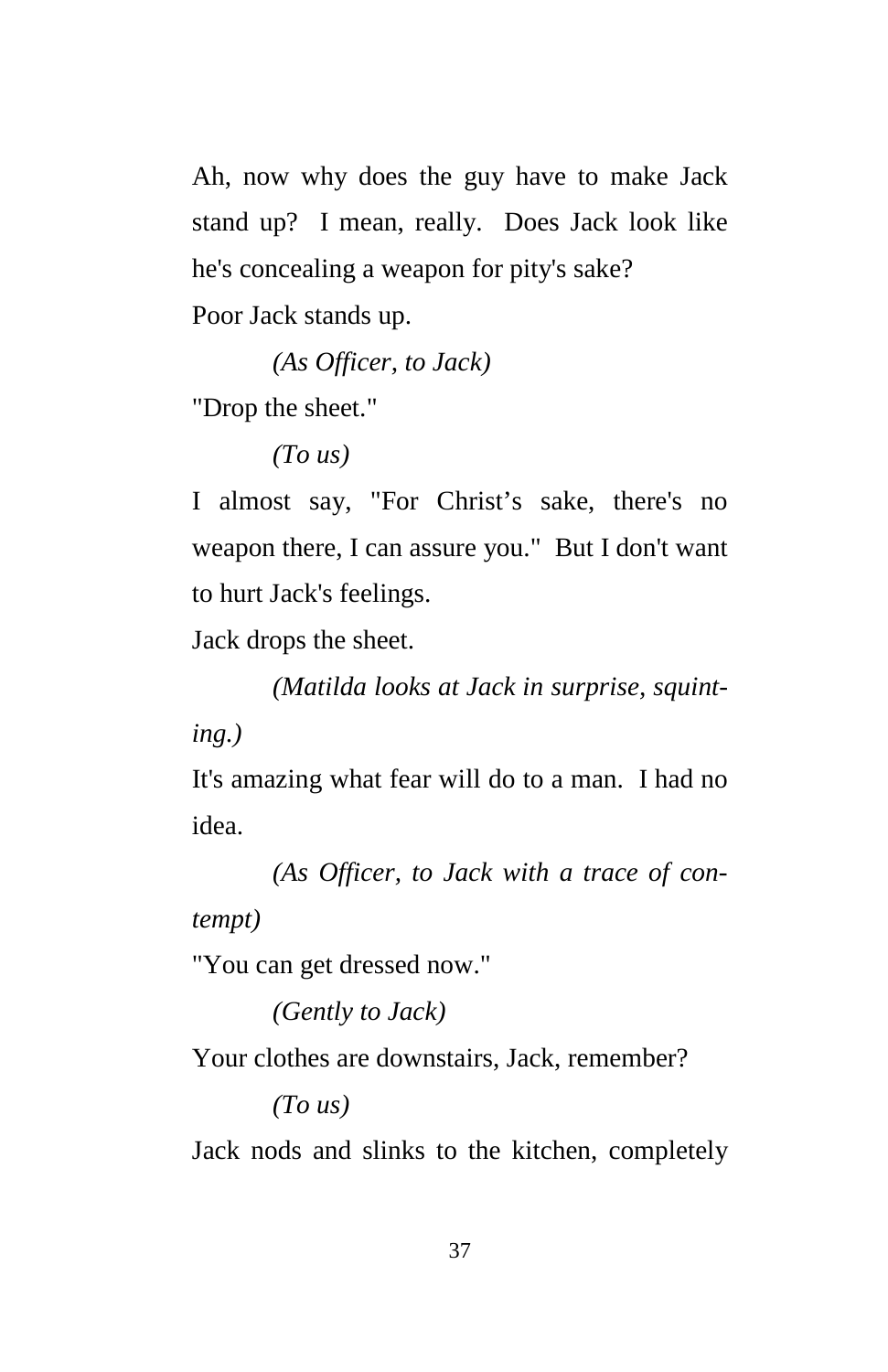naked except for the sock. And I'm left with my grim-faced Officer and another cop who is snapping on a pair of latex gloves. Of course, the first drawer he opens is my lingerie drawer. But I know it isn't illegal to have undergarments of questionable taste on your premises, is it?

That's when I remember "The Joint." "The Joint" is one year old now. I was keeping it for an emergency, I guess. Although I can't quite envision right now what kind of emergency requires one to spark up but it seemed like a good idea at the time until my house was being searched by the cops.

Maybe false bravado would work better than lame confusion.

 *(Using her "voice of authority" with Officer)* 

I demand to know what the hell is going on! The Officer taps the piece of paper,

## *(As Officer)*

"It's all there Ma'am."

I glance at the search warrant, I read it. I read it again.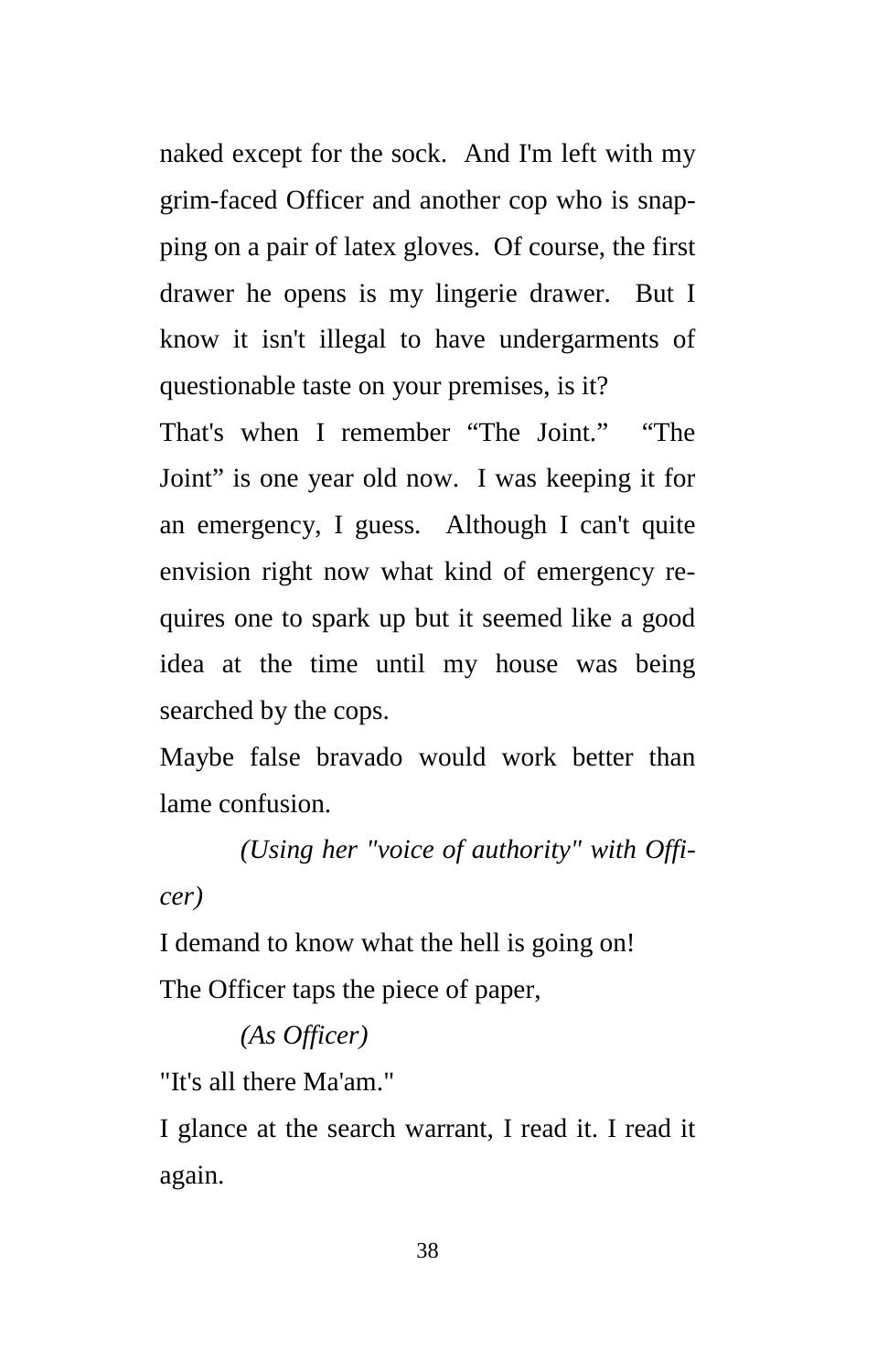This is some kind of mistake, I say as the other guy is dropping a red hot lacy number from the drawer into a plastic baggy.

 *(She changes her tone with Officer)* 

You don't understand. You've gotten the wrong idea.

 *(To us)* 

The other guy lifts a feather boa out of the drawer.

The Officer smiles, his first smile, and says,

 *(As Officer)* 

"Perhaps you want to talk about it? But first I must advise you that you are under arrest for prostitution, for running a house of prostitution and indecent acts in public."

 *(To us)* 

Ouch.

Although the charges were absurd, I had still become, in the flash of a second, a bona fide slut.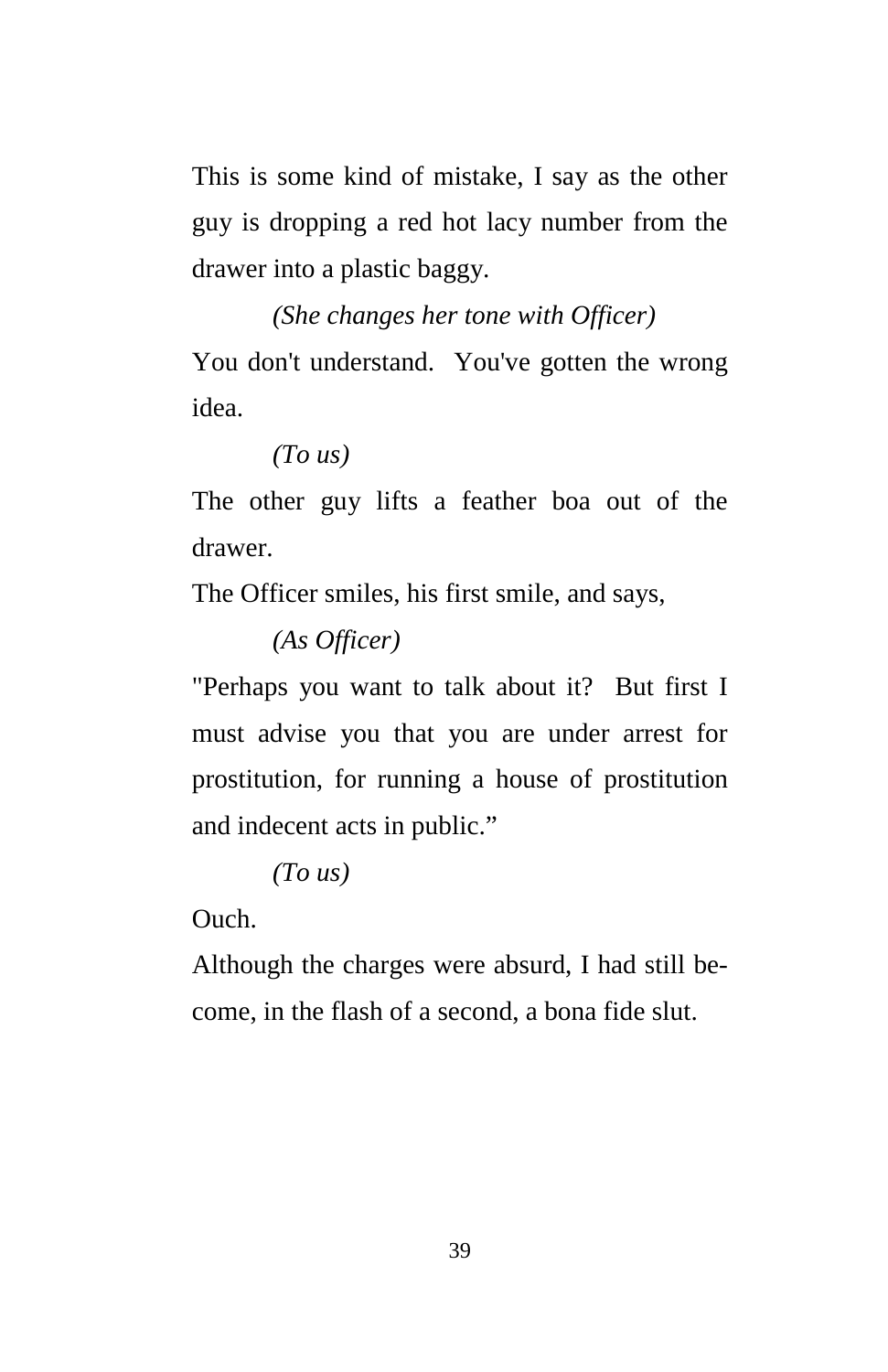#### **Scene 8 – INTERROGATION**

 *(Matilda walks around the stage as lights change.)* 

### MATILDA

They took me down to the station for an interview with Detective Bruce. This is when they present me with the evidence, the pictures.

 *(Matilda reaches out to take a "stack of pictures.")* 

 *(Looking through them one at a time)*  Oh, this is Ike. He's from Buffalo, I met him in Florida.

 *(Another picture)* 

Bill. He's a cab driver. No, I didn't meet him while he was driving me home. I met him at a bar.

 *(Another picture)* 

Daniel, I met him in art class.

 *(Another picture)* 

I met Pete in art class too. He was the model.

 *(Another picture.)* 

That's Allan. He's just this guy I know.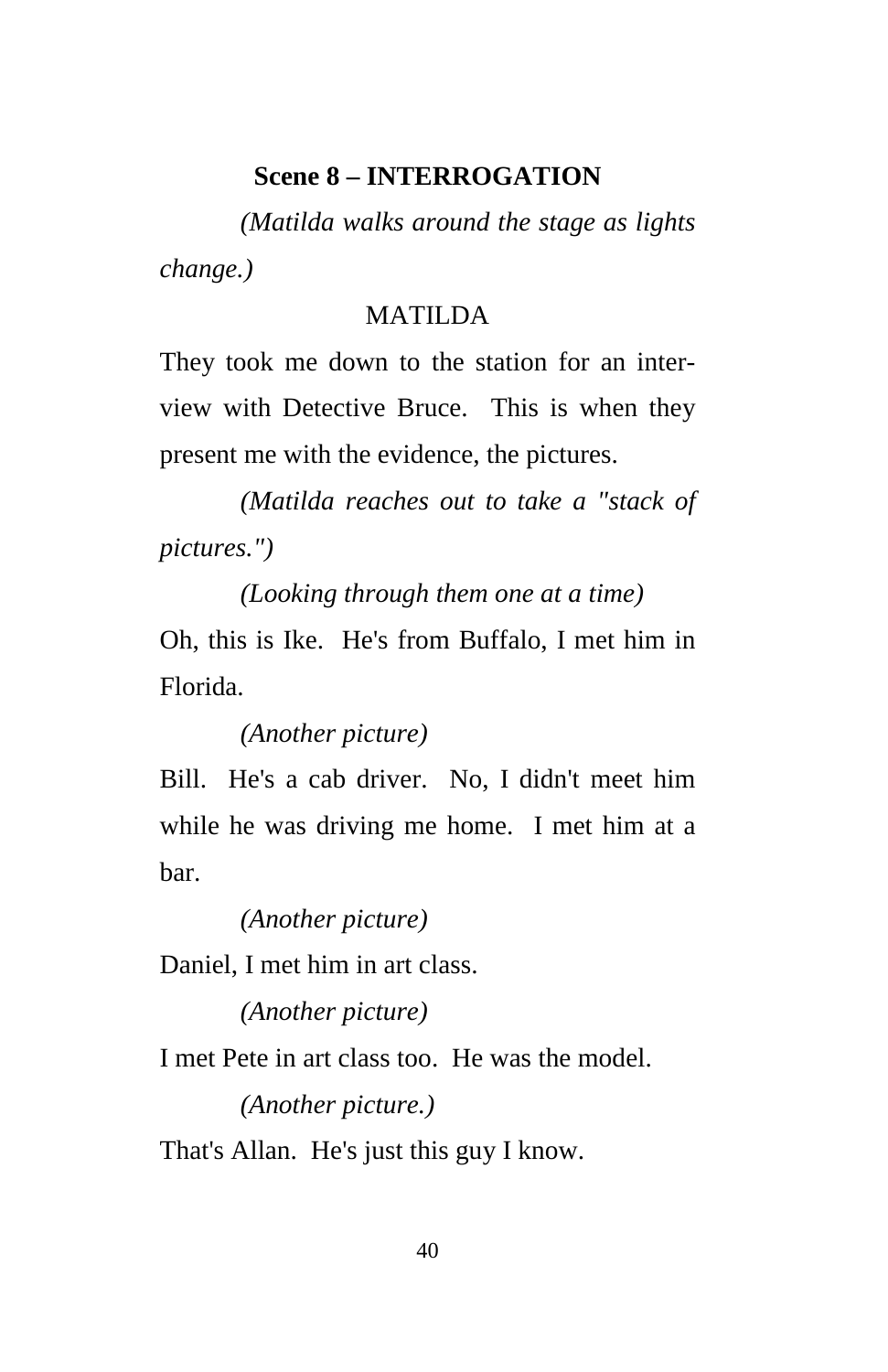## *(Moving quickly to the next picture.)*

Jeffrey. We grew up together. Yes, I sleep with Jeffrey occasionally, we're good friends.

#### *(Another picture.)*

That's my ex room-mate. No, I didn't sleep with my room-mate. He's like 22 years old. What do you think I am? Oh, right, a prostitute, of course, because a woman can't have a few different lovers and NOT be a whore, right? Don't tell me to calm down! I'm not calm. This is my personal life. It's none of your business. I do not take money for sexual services!

 *(To us)* 

Detective Bruce holds up a string of real pearls.

 *(To Detective Bruce)* 

It's a gift. I'm returning it. That's why it's still in the box.

 *(To us)* 

Detective Bruce is sort of smirking. I hate that.

 *(As Bruce, with a police officer accent)*  "So, you're sayin' all these men are just boyfriends?"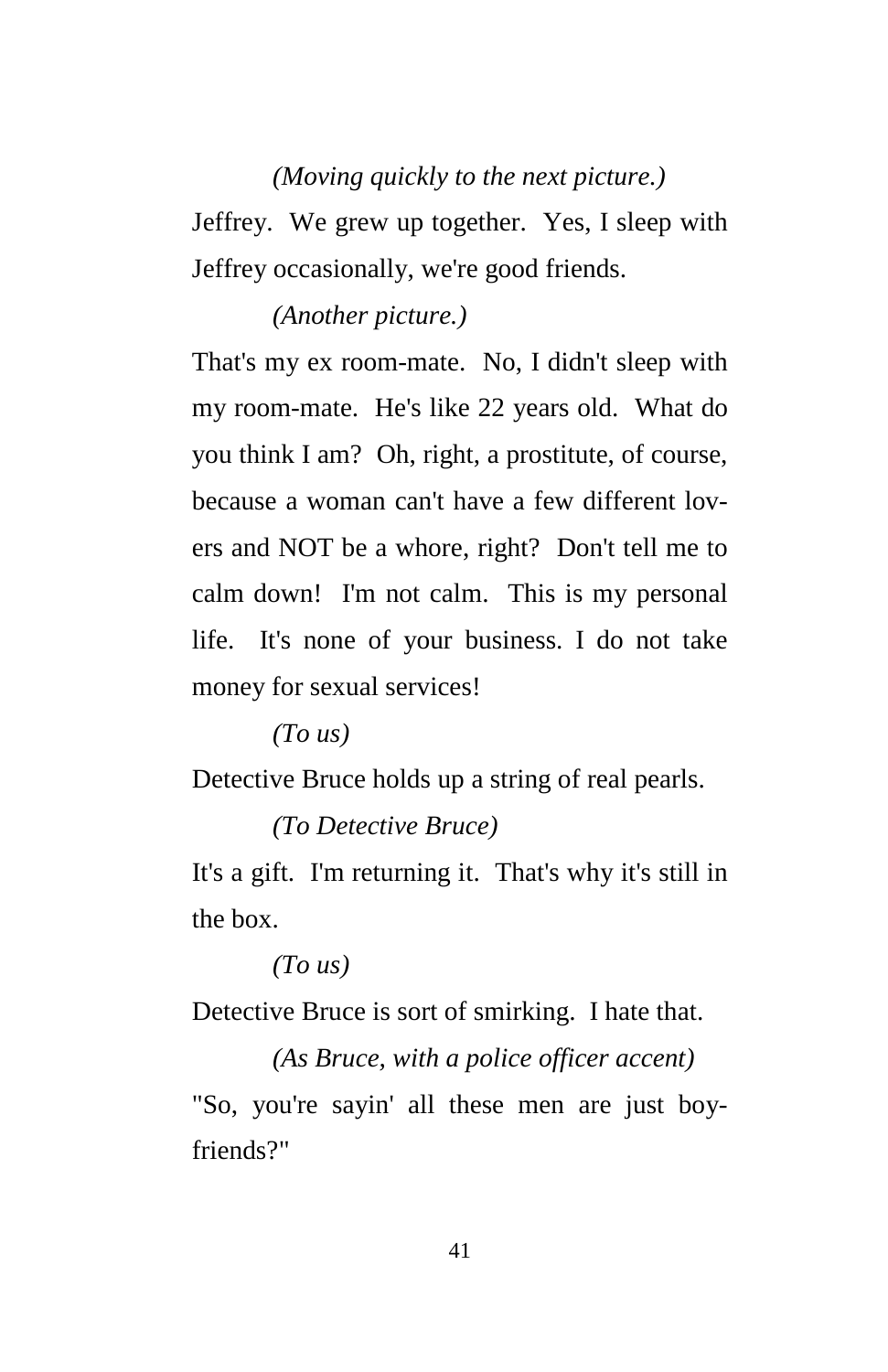## *(To Detective Bruce)*

Lovers, I'm saying they're lovers, that's what I'm saying!

## *(As Bruce)*

"You got to be kidding me, no one has 'lovers'. What are you? French? Around here we call 'em 'Johns'—but if you're trying to be delicate, you can call 'em 'clients'."

## *(To Detective Bruce)*

They are not clients! They're lovers! I share sexual and emotional love with these men in a nonpermanent but intimate way.

## *(As Bruce, laughing)*

"I like that, that's funny. 'Share sexual and emotional love in a non-permanent but intimate way.' Good one.

 *(Sobering)* 

"So, how much?"

 *(To Detective Bruce)* 

What?

## *(As Bruce)*

"How much do you charge 'em for this 'sexual and emotional love'?"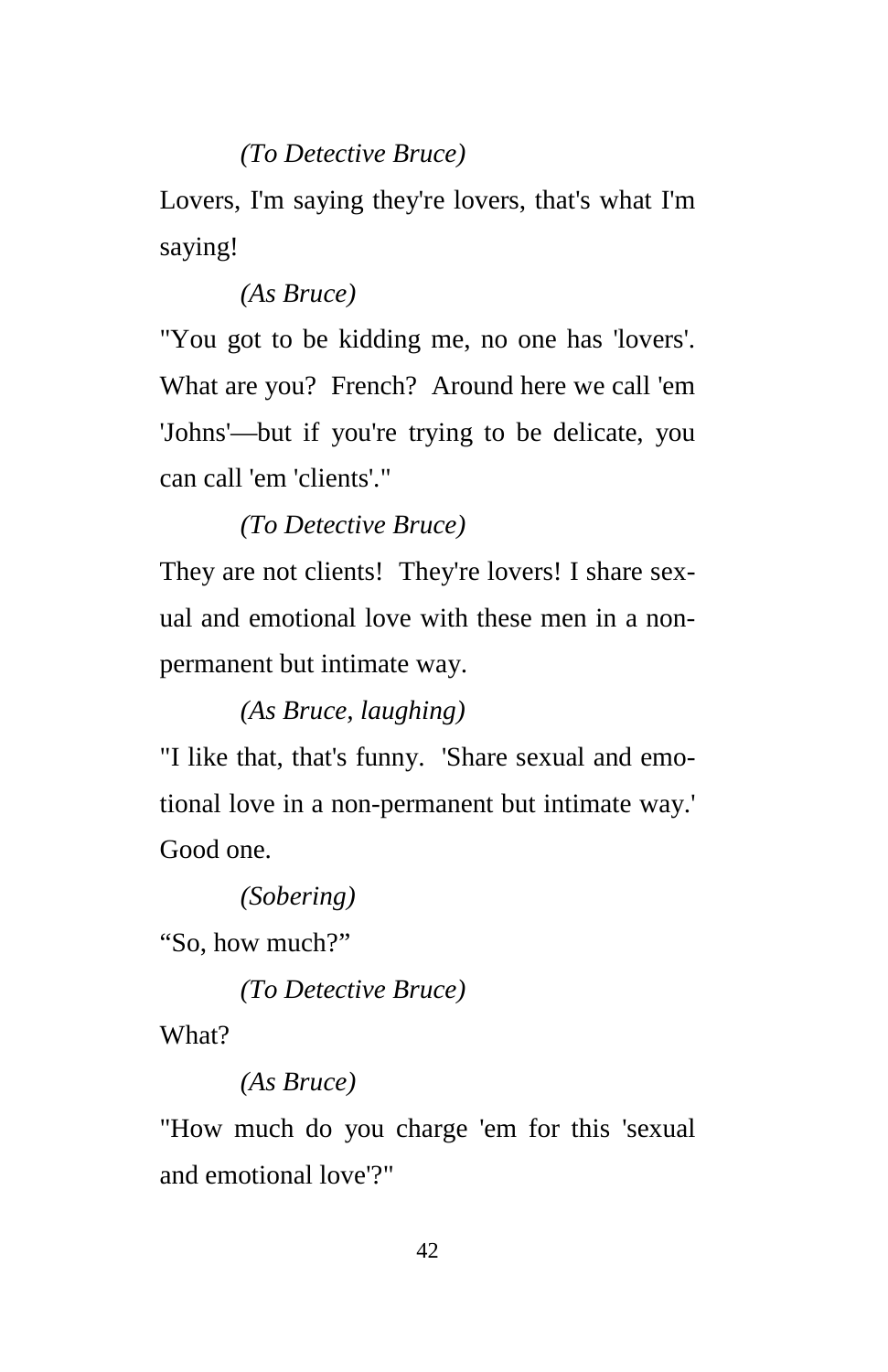*(To Detective Bruce)* 

It's free, you moron!

 *(As Bruce)* 

"Hey! No reason to name call. Come on, Lady. Give me a break. You look nice but you're askin' me to believe you just give it away to all of these men?"

 *(To Detective Bruce)* 

Yes, I guess so.

 *(As Bruce)* 

"Are you like...troubled? I saw this movie once where this housewife goes wacky and starts throwing herself at men. I mean including like her blind piano tuner and her daughter's teenaged boyfriend."

 *(To Detective Bruce)* 

You think I'm a nymphomaniac?

 *(As Bruce)* 

"Well, no. I mean, I'm not a doctor but it's my experience most women don't just like the sex part. They got to get love too. Which is fine by me, since it sort of lifts us men out of our muck,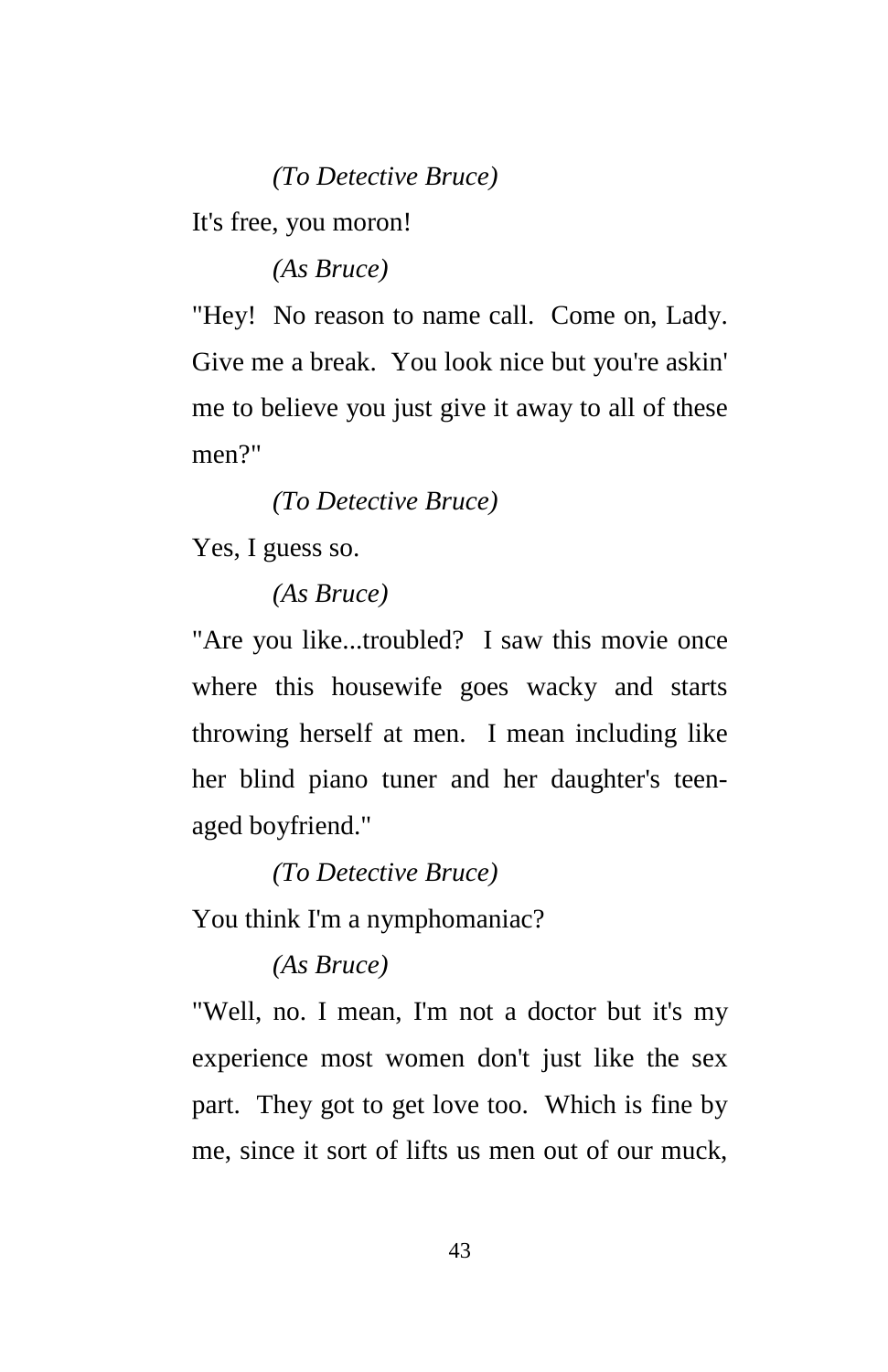if you know what I mean. So, I just can't buy that a woman like you would be willing to satisfy men's animal lusts for nothin'."

## *(To Detective Bruce)*

Oh, I see. Men are driven by animal lusts but women don't have them, right? I am so sick of men who think like that! First of all, I got them too. Second of all, men aren't just animals. They're humans and sometimes they even act like humans.

#### *(As Bruce)*

"I'm just saying, for men, sex is just sex but for women it's something more. A woman's love, her sexuality is...like a flower, like a ray of sunshine, it's gentle and well...a gift that she gives only to a special man who loves her."

#### *(Still as Bruce)*

"See, women inspire men to work hard. The more effort a man makes, the more valuable a woman is to him. Kind of like mountain climbing. You got to admit that it's not worth much if just any man can get there."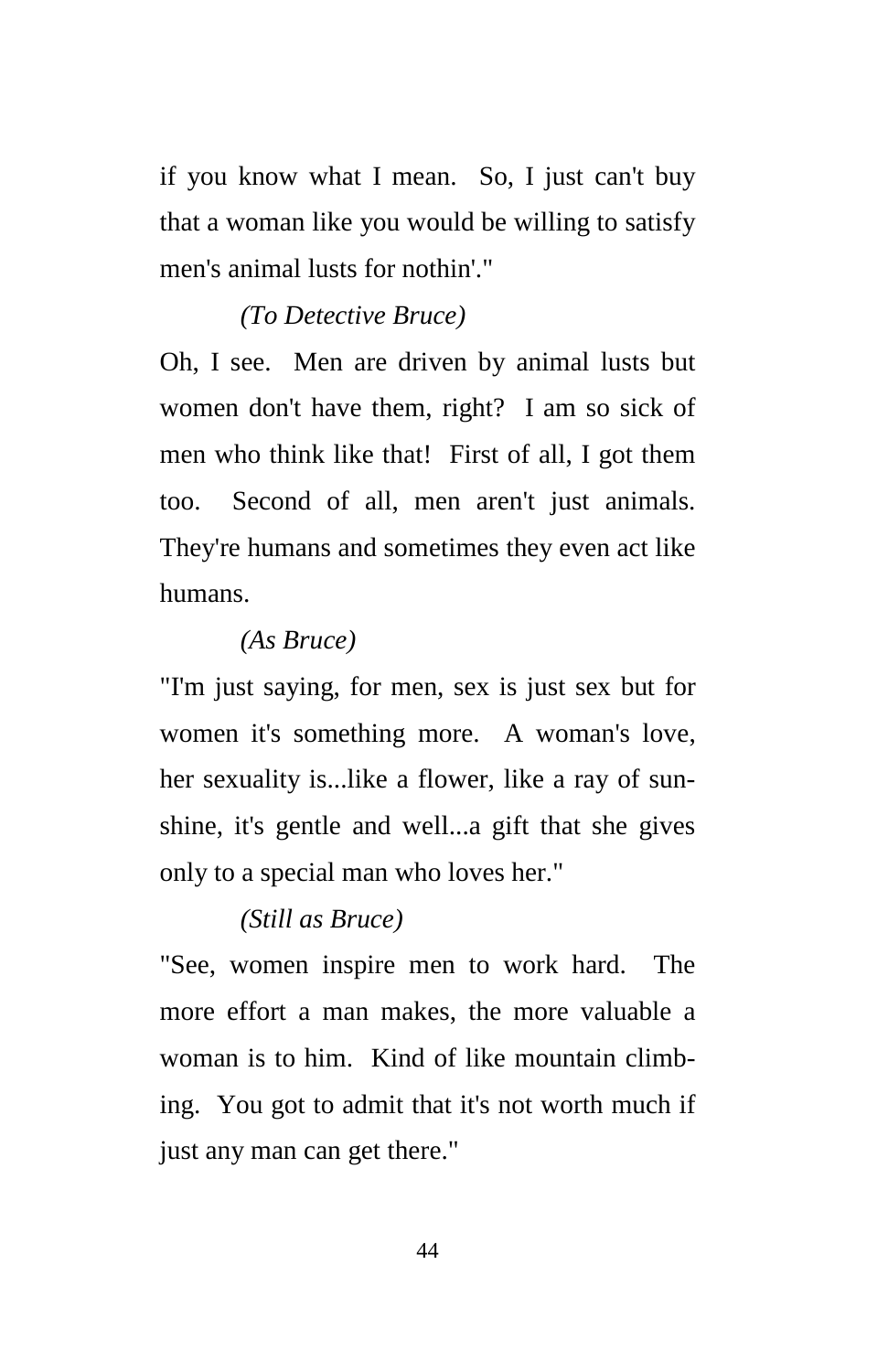#### *(To Detective Bruce)*

We're talking relationships with people here, not rock climbing. People! Sex isn't just sex for men. Of course you men try to keep feelings out of sex. But it's a choice, not a condition. You're afraid if you mix a little love in with your sex you'll wind up married with eight children. And you try so hard to keep sex just sex that feeling love whacks you out. So you do end up married with eight children. But this game of men withholding love and women withholding sex? It's a disaster. We need both. Sex is easy and love is so plentiful you have to work at not getting smacked in the face with it.

#### *(As Bruce)*

"No, you're wrong. Love isn't like candy you pick up at a Seven Eleven. A person is lucky if they experience love once in a lifetime. I've known that kind of love. She was my angel. If you'd ever known something like that you wouldn't talk such trash. Men will stick it anywhere. From what you're saying, you just happen to be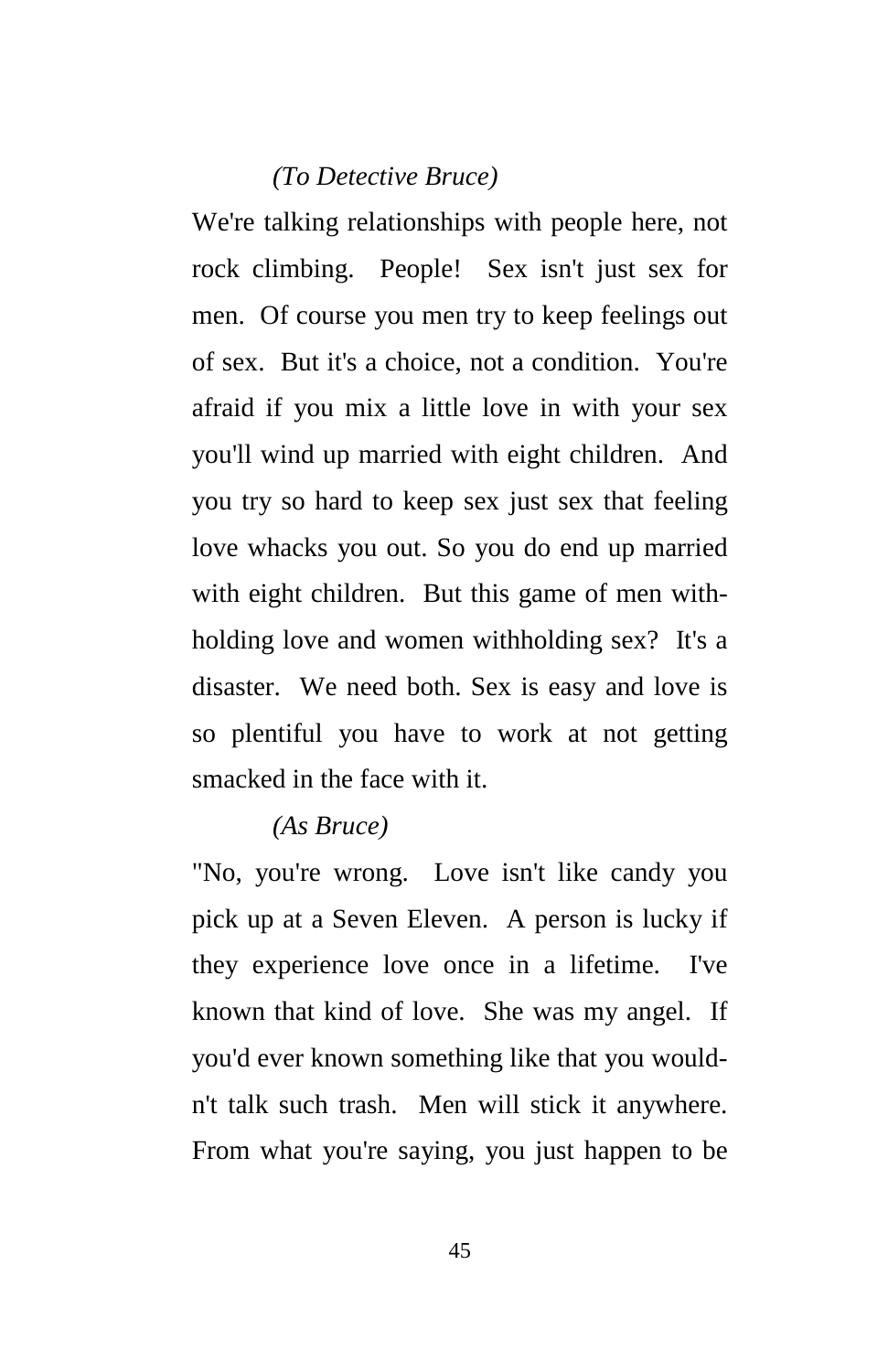that anywhere. Sounds like it's you who's afraid. I think you're afraid of intimacy so you just go spreading yourself around to the first guy who wants it!"

 *(Matilda stares at him. Her face screws up. She tries to resist but can't. She puts her head in her lap and wails. Then she begins to sob and blubber.)* 

 *(As Bruce)* 

"Oh, Lady, now, gee. Okay, now. Maybe I stated things too harshly. You really got me going and... Gee, I, I didn't mean to... Maybe I better... I better go... Go get some help, huh?"

 *(Detective Bruce rushes out. Matilda tries to re-gain control of herself.)* 

I'm really upset because there's some truth to what he said. I'm not good with intimacy. Real intimacy over the long-haul, that's true. It scares me. It does. But I'm good with bits of intimacy. Isn't that good enough?

Another detective, a woman, comes in.

 *(As Female Detective)*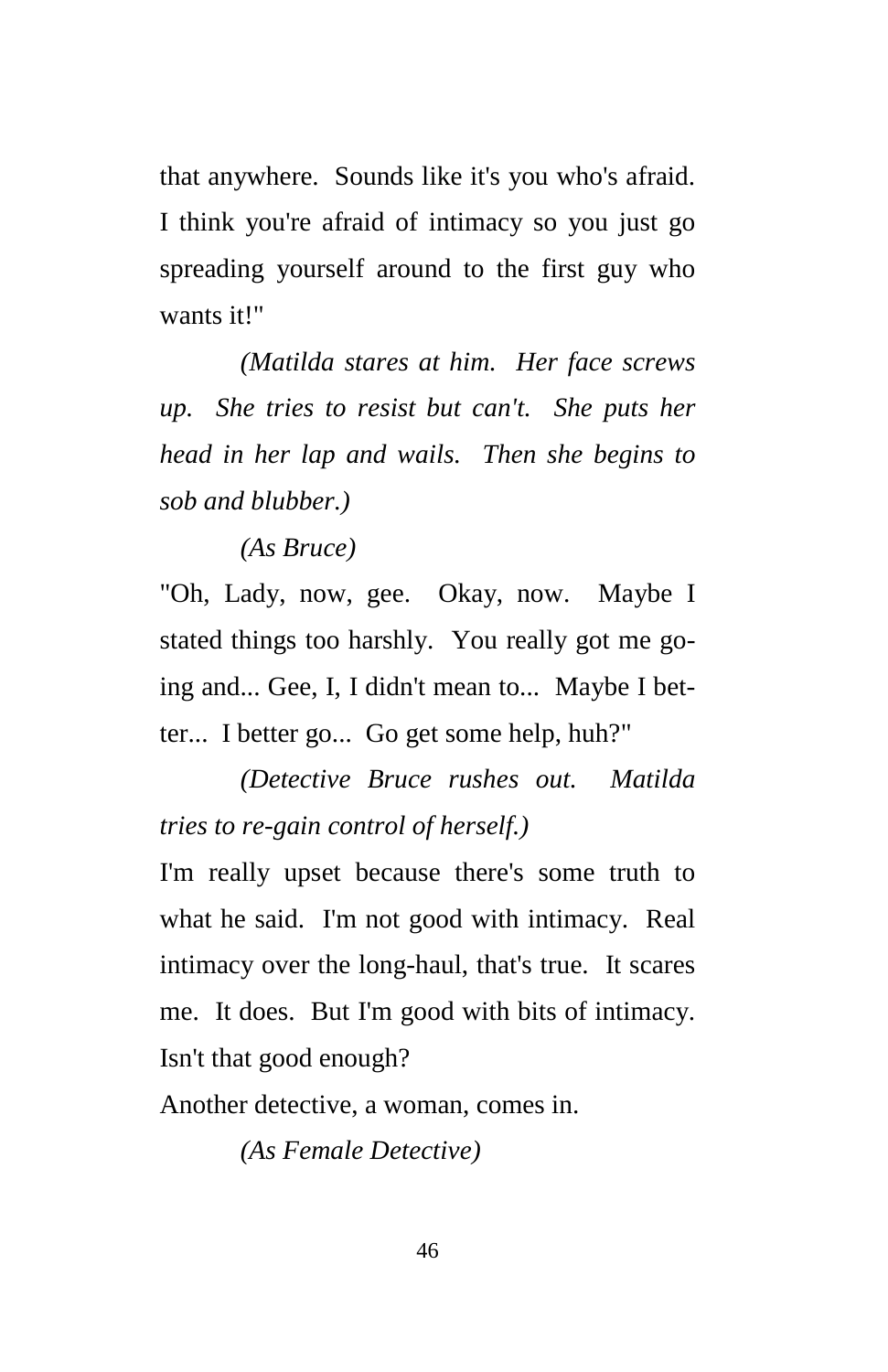"Um, sorry about my partner there, he's a funny guy, a little touchy, you must've said something about love."

 *(Beat)* 

"Did you?"

 *(To Detective)* 

Yes.

 *(As Female Detective)* 

"See, that explains it. He has this tragic love thing going for his first girlfriend in high school and still hasn't gotten over her."

 *(To Detective)* 

High school? But he must be pushing 40.

 *(As Female Detective)* 

"Yup, tell me about it."

 *(Matilda gives us a "that explains it" look.)*